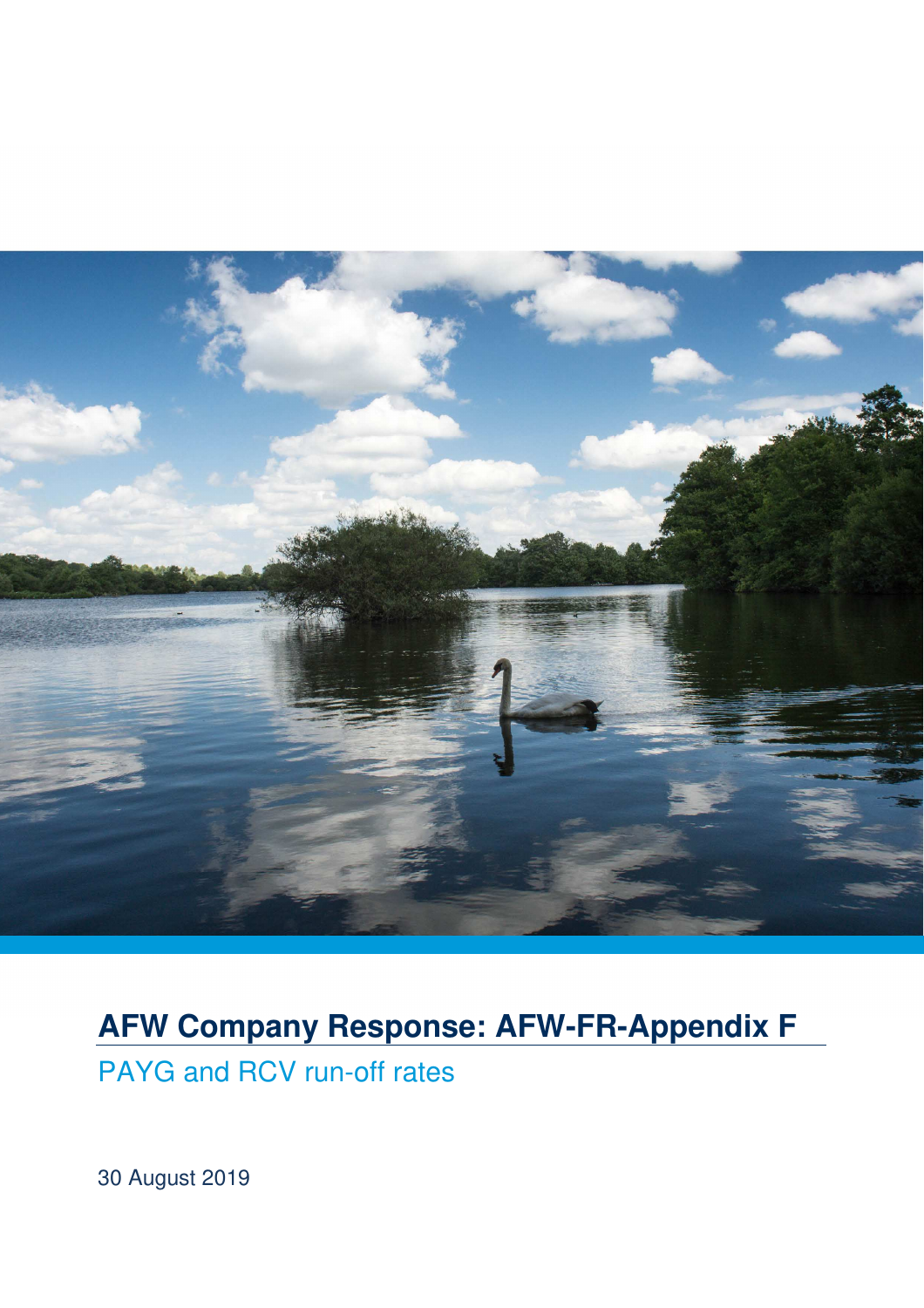

# **Table of contents**

| <b>Section 1</b> |                                                                               |
|------------------|-------------------------------------------------------------------------------|
| A                |                                                                               |
| B                |                                                                               |
| С                |                                                                               |
| D                | Influence of the scale of opex relative to RCV on financeability adjustments6 |
| Е                |                                                                               |
| <b>Section 2</b> |                                                                               |
| A                |                                                                               |
| В                |                                                                               |
| С                |                                                                               |
| D                |                                                                               |
| Е                |                                                                               |
| <b>Section 3</b> |                                                                               |
| A                |                                                                               |
| В                |                                                                               |
| С                |                                                                               |
| <b>Section 4</b> |                                                                               |
| A                |                                                                               |
| В                |                                                                               |
| С                |                                                                               |
| D                |                                                                               |
| E                |                                                                               |
| F                |                                                                               |
| <b>Section 5</b> |                                                                               |
| А                |                                                                               |
| В                | Comparison of natural PAYG rate with minimum PAYG rate for financeability 23  |
| С                |                                                                               |
| <b>Section 6</b> | Comparison with March 2019 and DD PAYG rates25                                |
| A                |                                                                               |
| В                |                                                                               |
| С                |                                                                               |
| D                |                                                                               |
| Е                |                                                                               |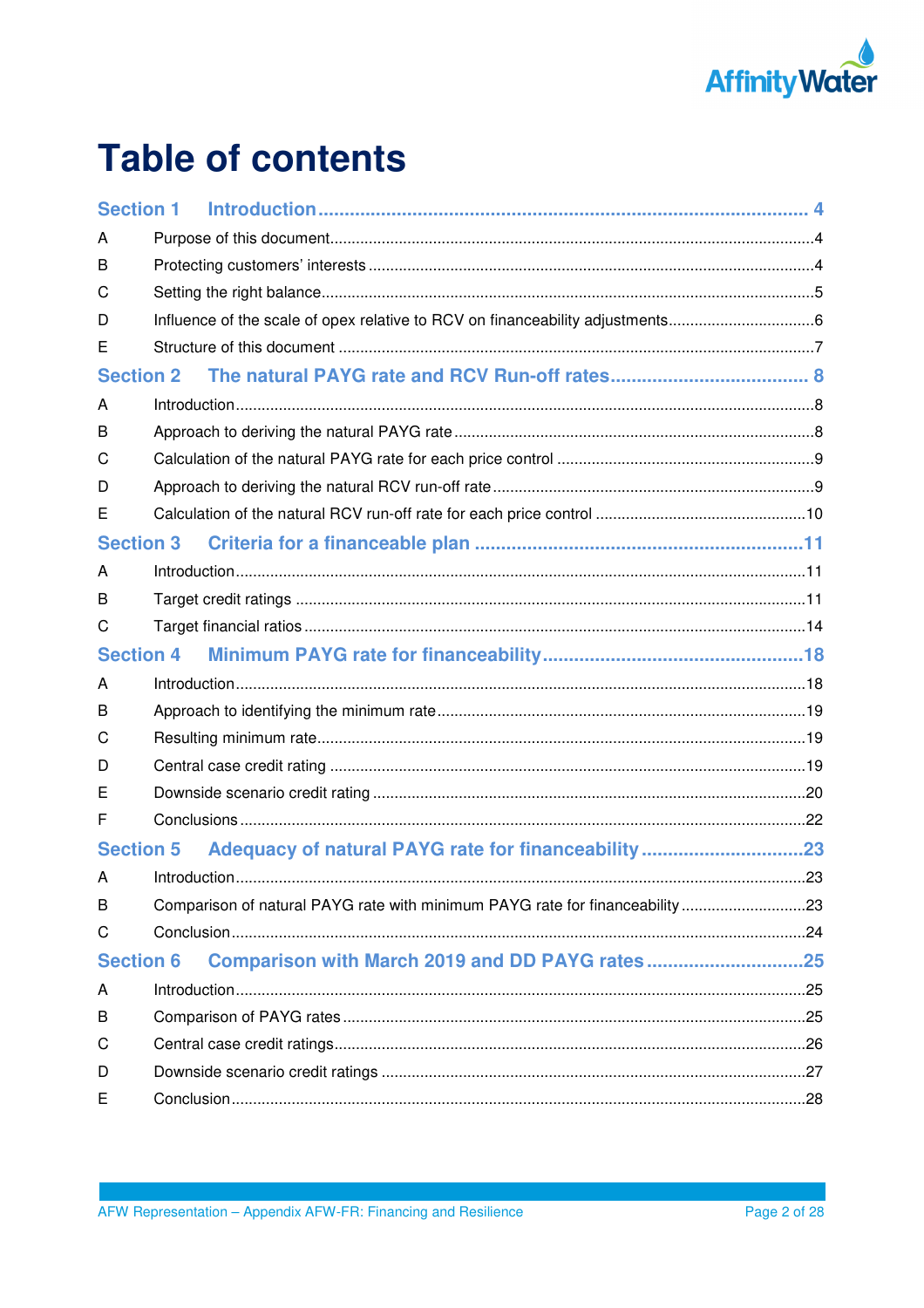

# **Glossary of terms**

| AMP7                         | The 7th Asset Management Plan, for the period April 2020 to March 2025                                                                 |
|------------------------------|----------------------------------------------------------------------------------------------------------------------------------------|
| <b>Affinity Water</b>        | <b>Affinity Water Ltd</b>                                                                                                              |
| <b>AICR</b>                  | Adjusted Interest Coverage Ratio                                                                                                       |
| <b>CCA</b>                   | <b>Current Cost Accounting</b>                                                                                                         |
| DD.                          | The PR19 Draft Determination                                                                                                           |
| FD                           | The PR19 Final Determination                                                                                                           |
| <b>FFO</b>                   | <b>Funds From Operations</b>                                                                                                           |
| FFO / Net Debt               | "Funds from operations / net debt (Ofwat) – Appointee" as defined by<br>Ofwat's financial model, "Analysis Appointee" tab, row 25      |
| <b>HCA</b>                   | <b>Historical Cost Accounting</b>                                                                                                      |
| Moody's May 2018<br>guidance | "Regulator's proposals undermine the stability and predictability of the<br>regime, Regulated Water Utilities - UK", Moody's, May 2018 |
| <b>NBV</b>                   | Net Book Value                                                                                                                         |
| <b>PR14</b>                  | The PR14 price control, set for the period April 2015 to March 2020                                                                    |
| Representation               | Affinity Water's representation on its draft determination                                                                             |
| UU                           | United Utilities plc                                                                                                                   |
| <b>WIA91</b>                 | Water industry Act 1991, as amended                                                                                                    |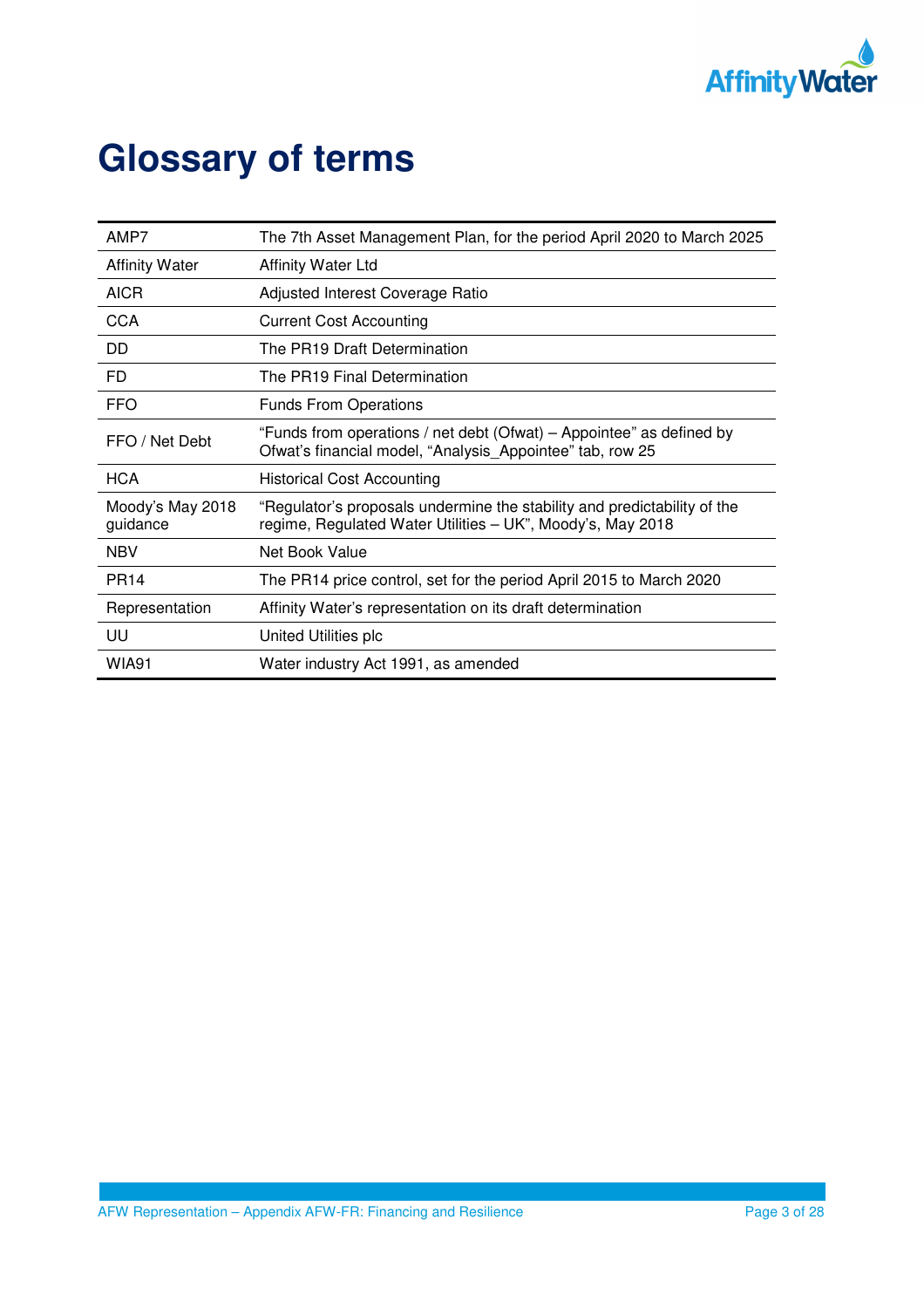

## **Introduction**

## **A Purpose of this document**

- 1.1 An important part of our role is to ensure that we can manage and mitigate risks on behalf of our customers – including those that might otherwise result in a sudden price shock for customers.<sup>1</sup> To the extent that such risks are encountered during the next AMP, we will need to have access to commensurate financial resources in order to manage them and mitigate the impact of them on our customers. This, in turn, requires that the PR19 Final Determination ("FD") allows us the efficient cost of managing those risks.
- 1.2 The most important mechanisms in ensuring that we can raise the finance we might need to protect our customers in practice are the allowed PAYG rate and RCV run-off rates that drive the financeability assessment. We are concerned, however, that the combination of the PAYG rate and RCV run-off assumptions used in the Draft Determination ("DD") will leave our customers bearing an undue risk. Specifically, the DD would leave Affinity Water based on Ofwat's notional company gearing ("the notional company") unable to finance itself to manage those risks, and with little alternative than to seek additional funding from customers. This document, therefore, explains our concerns and provides our assessment of the PAYG rate and RCV run-off rates that would enable us to protect our customers from the risks we are best placed to manage on their behalf.
- 1.3 We have been assisted in the preparation of this document by the consultants Berkeley Research Group ("BRG").

## **B Protecting customers' interests**

-

1.4 For Ofwat's FD to be in the best interests of our customers, it is important that risk is allocated appropriately. As Ofwat states, "*The allocation of risk to the party best able to manage risk helps to ensure efficient risk management and mitigation*".<sup>2</sup> In essence, our customers buy insurance from us against the risks that we are best placed to manage efficiently on their behalf. The FD should therefore balance the cost and coverage of the "insurance policy" on behalf of customers. Guidance can be found in the statutory duties set out in the Water Industry Act 1991 ("WIA91"). In particular, this has been created to ensure that the interests of customers are properly protected, by securing:

<sup>1</sup> Examples include the impact of exceptional weather, unexpected increases in energy, chemical or other operating costs, etc.

 $\overline{2}$ PR19 DD Aligning risk and return technical appendix, page 3.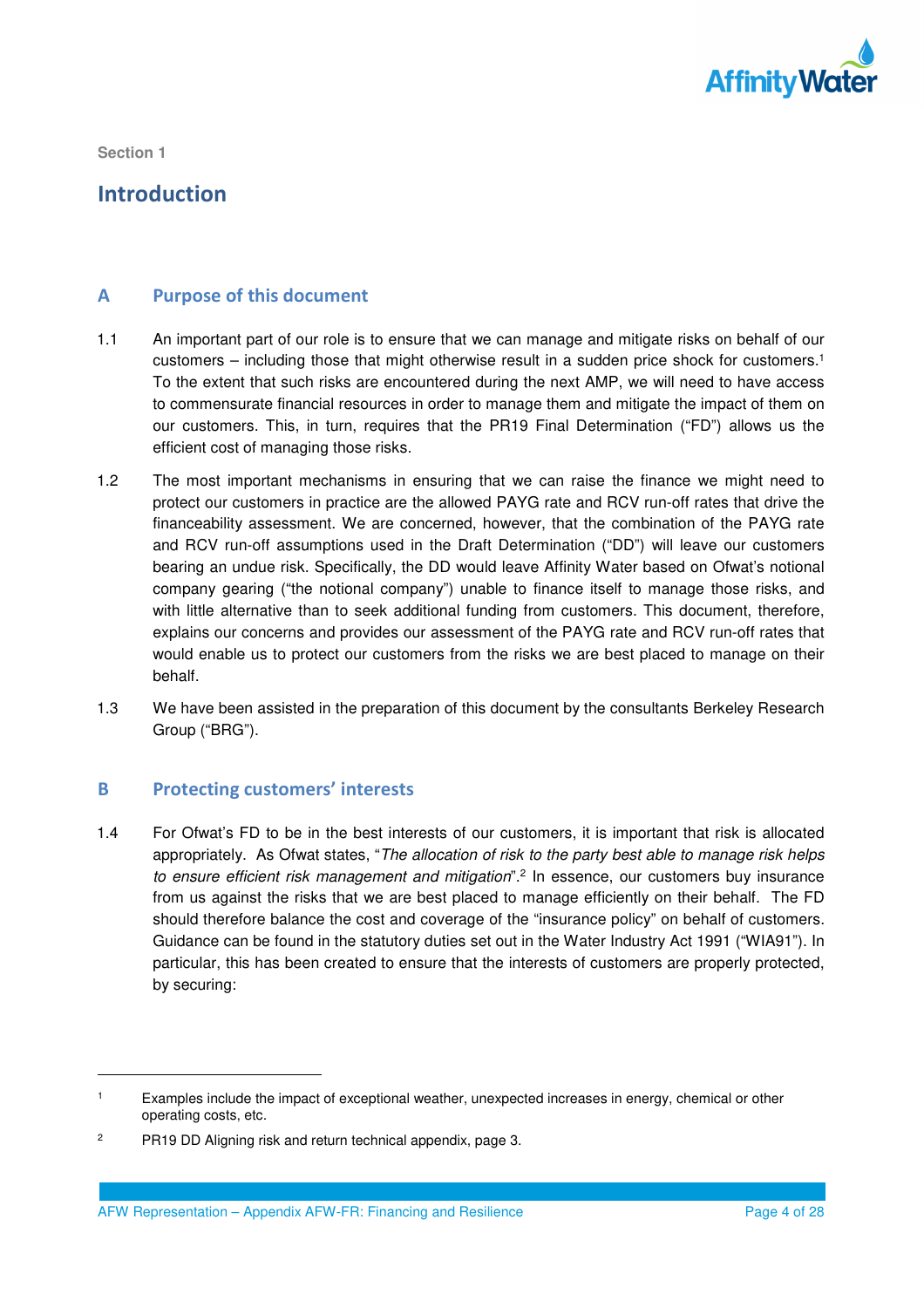

*"that the functions of a water undertaker and of a sewerage undertaker are properly carried out as respects every area of England and Wales*";<sup>3</sup>

*"that companies … are able (in particular, by securing reasonable returns on their*  capital) to finance the proper carrying out of those functions";<sup>4</sup> and

*"that the activities authorised by the licence of a licensed water supplier and any statutory functions imposed on it in consequence of the licence are properly carried out".<sup>5</sup>* 

1.5 For customers' interests to be protected, therefore, we need to be in a position to manage risks that are likely to arise over the next AMP in the day to day operation of our business, without needing to go back to customers for additional funding (and without failing to protect customers from those risks). Equally, it is important that customers contribute no more than the efficient cost of providing that protection to them.

## **C Setting the right balance**

- 1.6 For our Representation, we have determined the overall PAYG and RCV run off rates by first establishing the "natural" rates. i.e. the rates that would flow naturally from the expenditure required by the plan. To the extent that the natural rates do not of themselves result in a financeable plan, the PR19 methodology provides companies with a number of "levers" that they can use in order to ensure that the right balance is struck in terms of financeability. These include the selection of an appropriate PAYG rate and RCV run-off rates.
- 1.7 "Pulling" these levers brings money forwards in time, in essence, increasing the PAYG rate and/or RCV run-off rate. Pulling such levers has the twin advantages of making a plan more financeable by relieving pressure on credit metrics and reducing the prices paid by customers in the longterm. Off-set against these advantages, however, is that customers would face slightly higher prices in the short term. These advantages and disadvantages need to be balanced appropriately and respect the principle of intergenerational equity.
- 1.8 To secure the right balance, we have employed a number of tests to ensure financeability<sup>6</sup> . Conceptually, these tests ensure that:
	- the notional company is able to sustain an appropriate credit rating (Moody's Baa1) in normal circumstances – this is to ensure that the costs of financing the regulated business are secured;
	- the notional company still retains an investment grade credit rating (Moody's Baa3) in a range of P90/P10 stress testing scenarios<sup>7</sup> – this is to ensure that the company could still

- 4 WIA91, Section 2(2A)(c)
- 5 WIA91, Section 2(2A)(c)
- 6 As detailed in Section 3
- 7 These scenarios are: (a) an increase in Totex spend by 10% in each year; (b) incurring a financial penalty to the value of 3% of revenues annually; (c) incurring an ODI penalty to the value of 3% of RoRE for each year; (d) an increase in bad debt by 5%; (e) higher inflation of 3% CPIH and 4% RPI; (f) lower inflation of 1% CPIH and 2 % RPI; (g) an increase in cost of new debt by 2%; and (h) a combination scenario – 10% increase in Totex, financial penalty on 1% on revenue and ODI penalty of 1.5% on RoRE.

<sup>3</sup> WIA91, Section 2(2A)(b)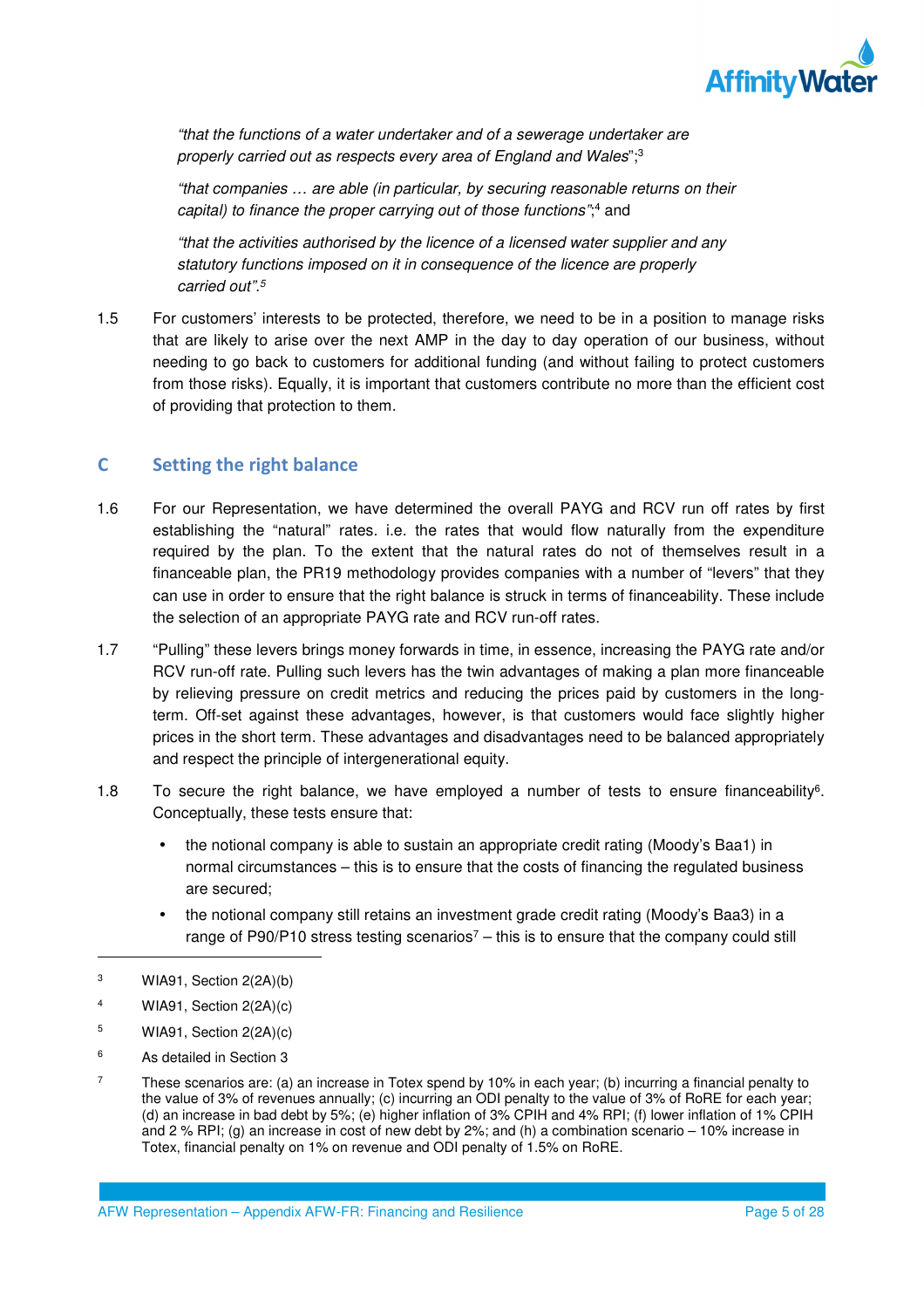

raise finance in these "stressed" scenarios in order to protect customers from those risks; and

• Affinity Water based on its actual gearing ("the actual company") remains financeable on the basis of PAYG and RCV run-off rates derived from consideration of the notional company alone.

## **D Influence of the scale of opex relative to RCV on financeability adjustments**

- 1.9 Financial shocks are typically operationally driven, leading to overspends of opex relative to those implicit in the totex allowance. The capex element of the totex allowance (i.e. the RCV run-off rate and returns on the RCV) tends to provide a more stable cushion which can often absorb much of the impact of opex overspends. However, this cushion is less effective for companies whose opex is large relative to the capex element of the totex allowance – or, since the capex element is driven by the level of the RCV, companies whose opex is large relative to their RCVs.
- 1.10 Opex as a proportion of RCV for both WaSCs and WOCs is shown in the graph below. It can be seen that WOCs tend to have much higher opex to RCV ratios than WaSCs, and that our ratio is similar to, and in fact slightly above the average of, WOCs.



*Figure 1: Opex as a percentage of RCV for WaSCs and WOCs* 

*Source: Affinity Water analysis of PR14 FD data (average of 5 years from 2015/16 to 2019/20)* 

#### 1.11 Like other WOCs:

- we have high levels of opex relative to our RCV;
- our RCV-based financial cushion is therefore less effective;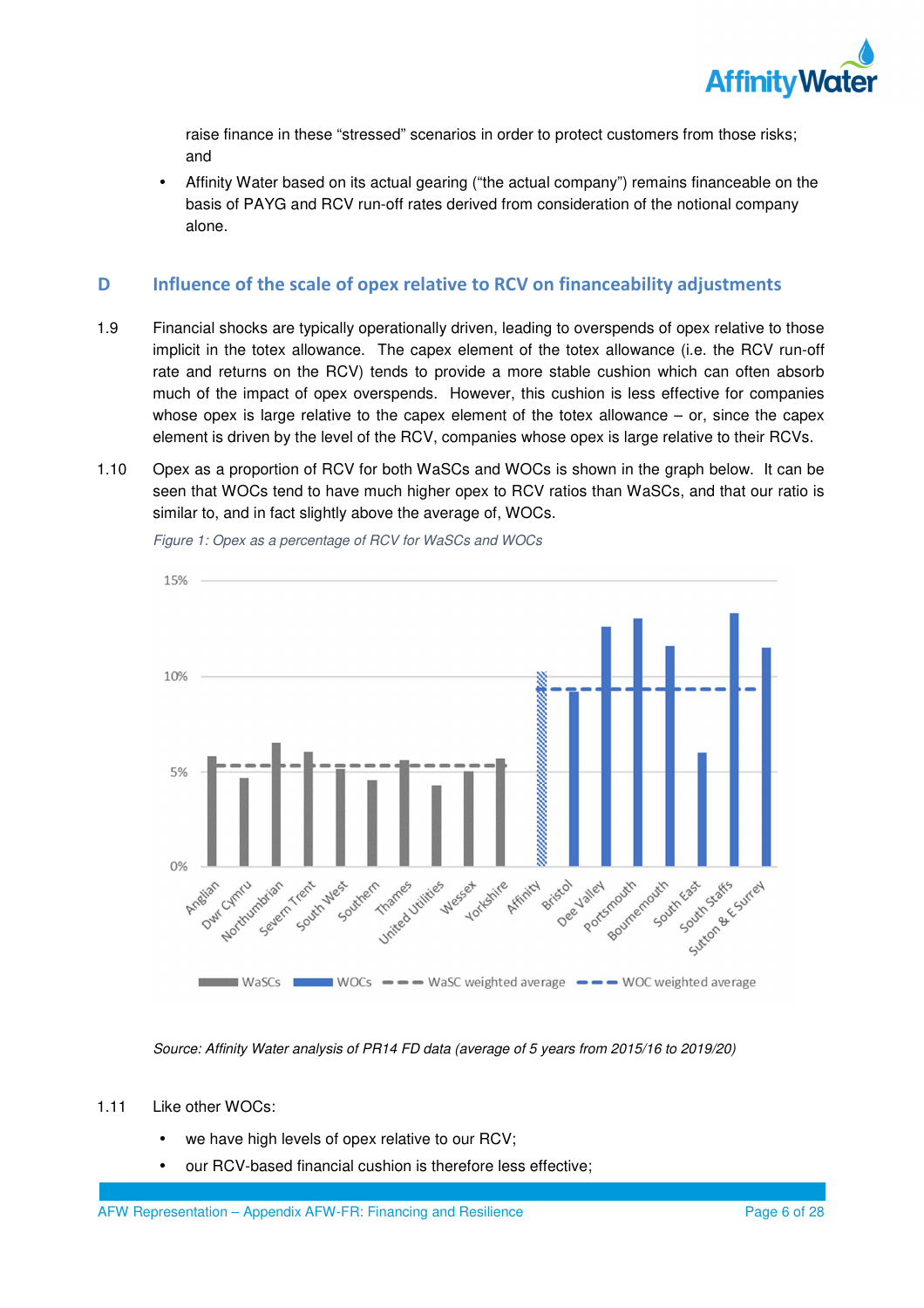

- our natural PAYG and run-off rates are therefore less likely to secure adequate financial ratios in a stress test scenario related to an increase in opex; and
- we are therefore more likely to require increases above those natural rates in order to secure financeability.

## **E Structure of this document**

- 1.12 The rest of this document is structured as follows:
	- Section 2 explains our approach to calculating the natural PAYG rate and natural RCV runoff rate;
	- Section 3 explains the criteria we have used to establish the minimum PAYG rate to secure financeability;
	- Section 4 sets out our calculation of the minimum PAYG rate to secure financeability;
	- Section 5 compares the natural PAYG rate with the minimum necessary to secure financeability and considers whether an increase above the natural rate is required; and
	- Section 6 provides a comparison of the PAYG rates in our Representation with both those of our March 2019 plan and those in the DD, and summarises our key conclusions.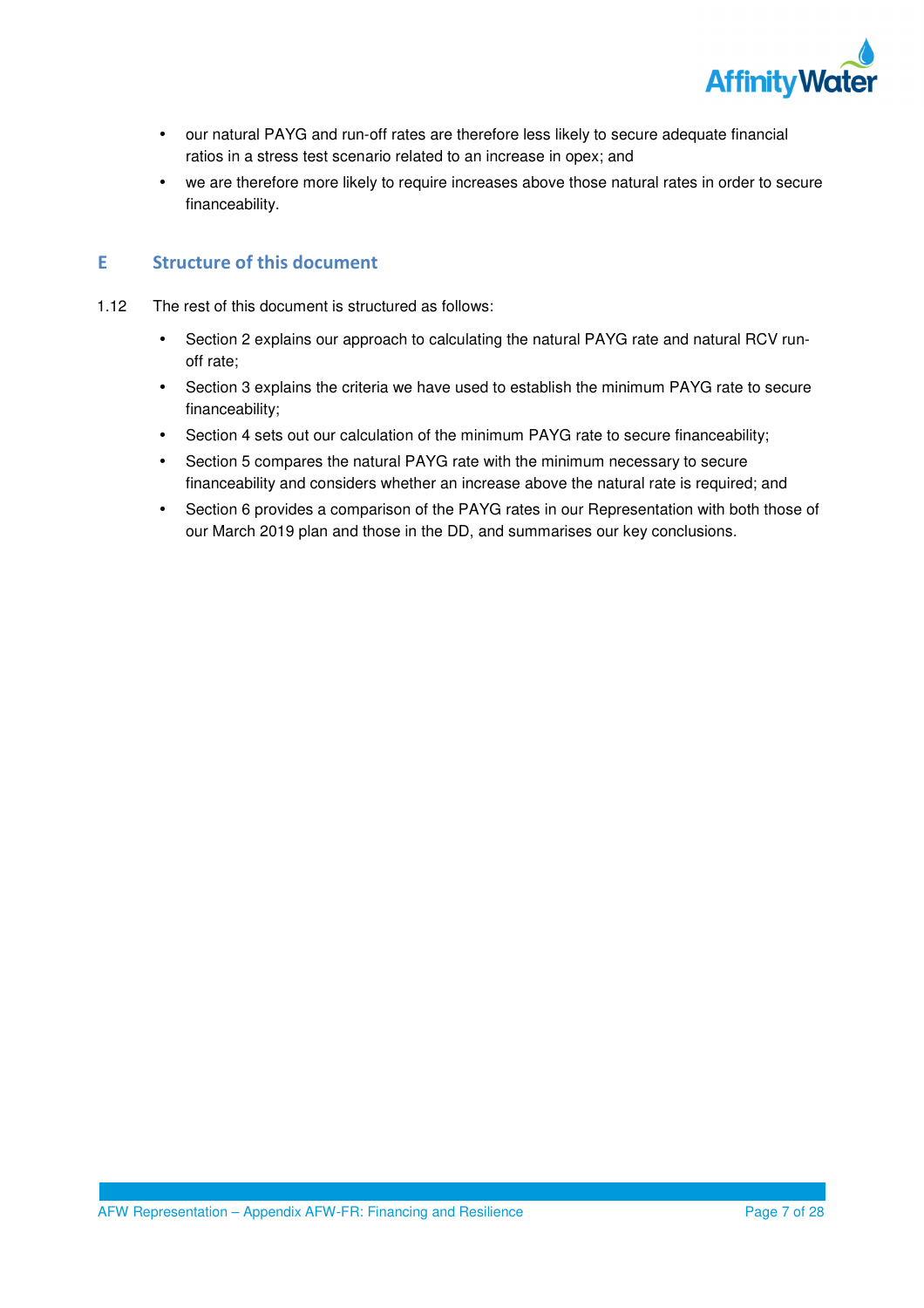

-

## **The natural PAYG rate and RCV Run-off rates**

## **A Introduction**

2.1 In this section we explain our approach to calculating the natural PAYG rate and RCV run-off rate and tabulate those calculations for ease of reference.

### **Structure of this section**

- 2.2 This section is structured as follows:
	- Subsection B confirms the approach we have adopted to deriving the natural PAYG rate;
	- Subsection C sets out the calculation of the natural PAYG rate for each price control;
	- Subsection D sets out the approach we have adopted to deriving the natural RCV run-off rate; and
	- Subsection E sets out the calculation of the natural RCV runoff rate for each price control.

## **B Approach to deriving the natural PAYG rate**

2.3 We welcome the feedback that Ofwat provided in our DD. In particular, we note that Ofwat stated:

*"Affinity Water's initial approach for PAYG rates is to recover in each year an amount equivalent to operating costs and infrastructure renewals expenditure (IRE) within totex. We accept the company's initial approach …".<sup>8</sup>*

- 2.4 As Ofwat has confirmed that it accepts this approach, we have, therefore, adopted it. We note that this is a common approach, which Ofwat has accepted or intervened to secure for a significant number of companies (including Bristol Water,<sup>9</sup> South East Water,<sup>10</sup> South West Water,<sup>11</sup> Southern Water,<sup>12</sup> Wessex Water,<sup>13</sup> and Yorkshire Water<sup>14</sup>).
- 2.5 In addition, based on the feedback from our DD and further analysis, we have refined total costs and their allocation to operating costs, capital maintenance and capital expenditure in our plan.

- <sup>13</sup> PR19 DD. Wessex Water Aligning risk and return actions and interventions, page 3.
- 14 PR19 DD. Yorkshire Water Aligning risk and return actions and interventions, page 3.

<sup>8</sup> PR19 DD. Affinity Water – Aligning risk and return actions and interventions, page 3.

<sup>9</sup> PR19 DD. Bristol Water – Aligning risk and return actions and interventions, page 7.

<sup>10</sup> PR19 DD. South East Water – Aligning risk and return actions and interventions, page 4.

<sup>11</sup> PR19 DD. South West Water – Aligning risk and return actions and interventions, page 2.

<sup>12</sup> PR19 DD. Southern Water – Aligning risk and return actions and interventions, page 2.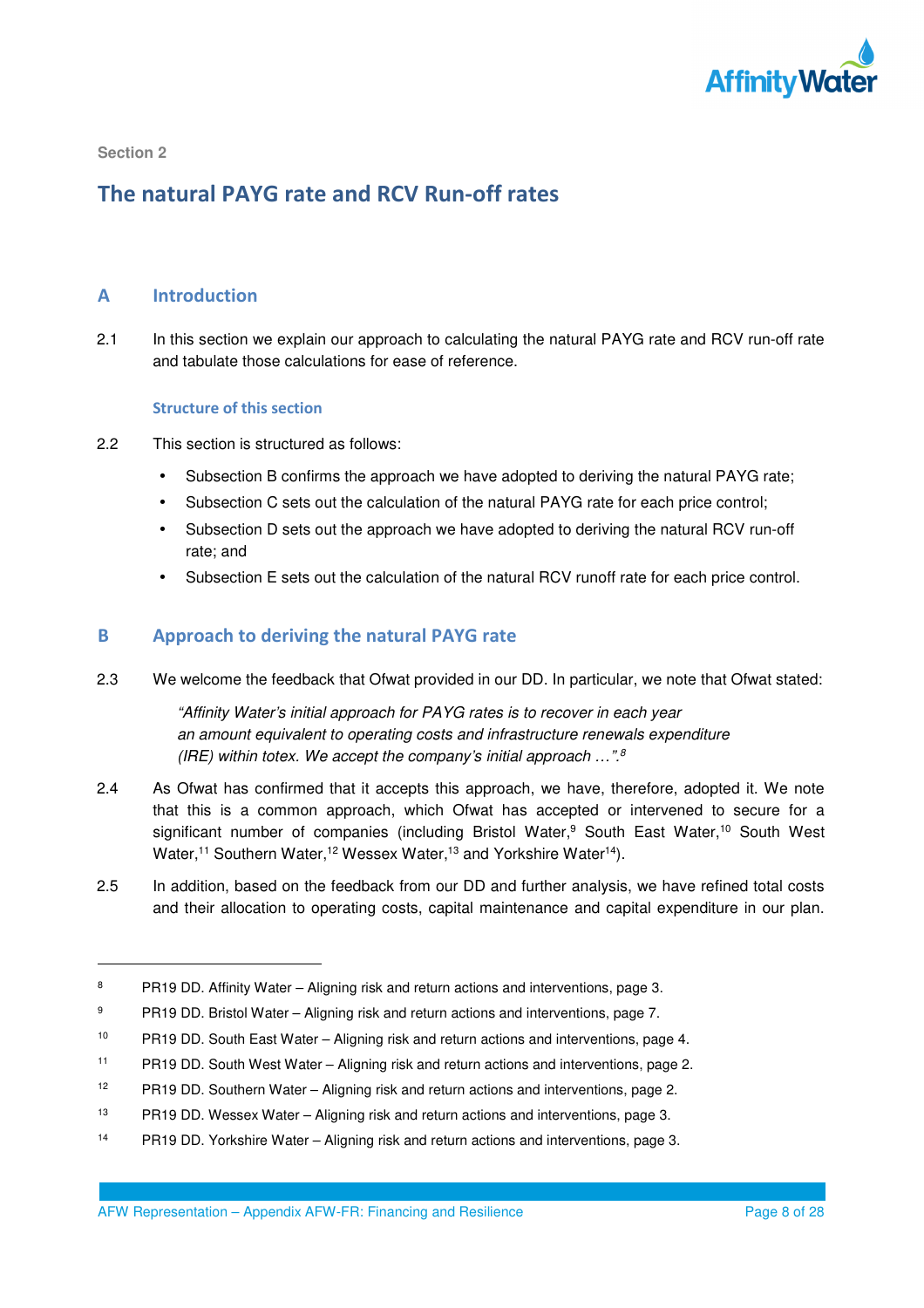

We have reflected these more up to date costs in our PAYG rate and RCV run-off rate calculations. The changes to our costs mainly reflect:

- our reduced claim for leakage costs:
- not representing on some of the enhancement challenges in the DD;
- the adoption of Ofwat's modelled Botex costs;
- reallocating the expected study costs of the strategic supply solutions from capitalised expenditure to operating costs (as the costs of any scheme that does not proceed to delivery will need to be expensed); and
- setting the profile of expenditure in line with our previous submission, which differs from the allocation Ofwat set in its DD.<sup>15</sup>

## **C Calculation of the natural PAYG rate for each price control**

#### 2.6 The natural PAYG rate for each year and price control is summarised below:

| <b>Price control</b> | 2020/21  | 2021/22  | 2022/23  | 2023/24  | 2024/25  | Average  |
|----------------------|----------|----------|----------|----------|----------|----------|
| Water resources      | $36.2\%$ | $30.1\%$ | $322\%$  | $32.0\%$ | 44.8%    | 34.6%    |
| Water network        | 58.0%    | 58.8%    | $60.0\%$ | 68.8%    | $69.2\%$ | 62.8%    |
| Aggregate            | 54.4%    | 53.0%    | 54.5%    | $59.9\%$ | 64.8%    | $57.2\%$ |

*Table 1: Natural PAYG rates for each price control* 

*Source: Data Tables WR4 & WN4; Affinity Water analysis*

## **D Approach to deriving the natural RCV run-off rate**

- 2.7 Ofwat asks companies to set out their approach to setting the starting point for RCV run-off rates (before applying any adjustment, for example to smooth bills or address a financeability constraint on the notional capital structure).<sup>16</sup>
- 2.8 We note that companies have tended to use one of two approaches to calculating the natural RCV run off rate:
	- calculating the rate using Historical Cost Accounting ("HCA") depreciation as a percentage of HCA Net Book Value ("NBV"); and
	- calculating the rate using Current Cost Accounting ("CCA") depreciation as a percentage of RCV.
- 2.9 We evaluated these approaches against the following criteria:
	- whether the implied depreciation was consistent with the planned AMP7 capex;
	- whether adopting the approach was consistent with PR14;
	- whether adopting the approach would avoid a material price change for customers; and

<sup>15</sup> For further details see AFW Representation – Appendix AFW-FR: Financing and Resilience, Section 4.4.2

<sup>16</sup> PR19 DD Aligning risk and return technical appendix, page 37.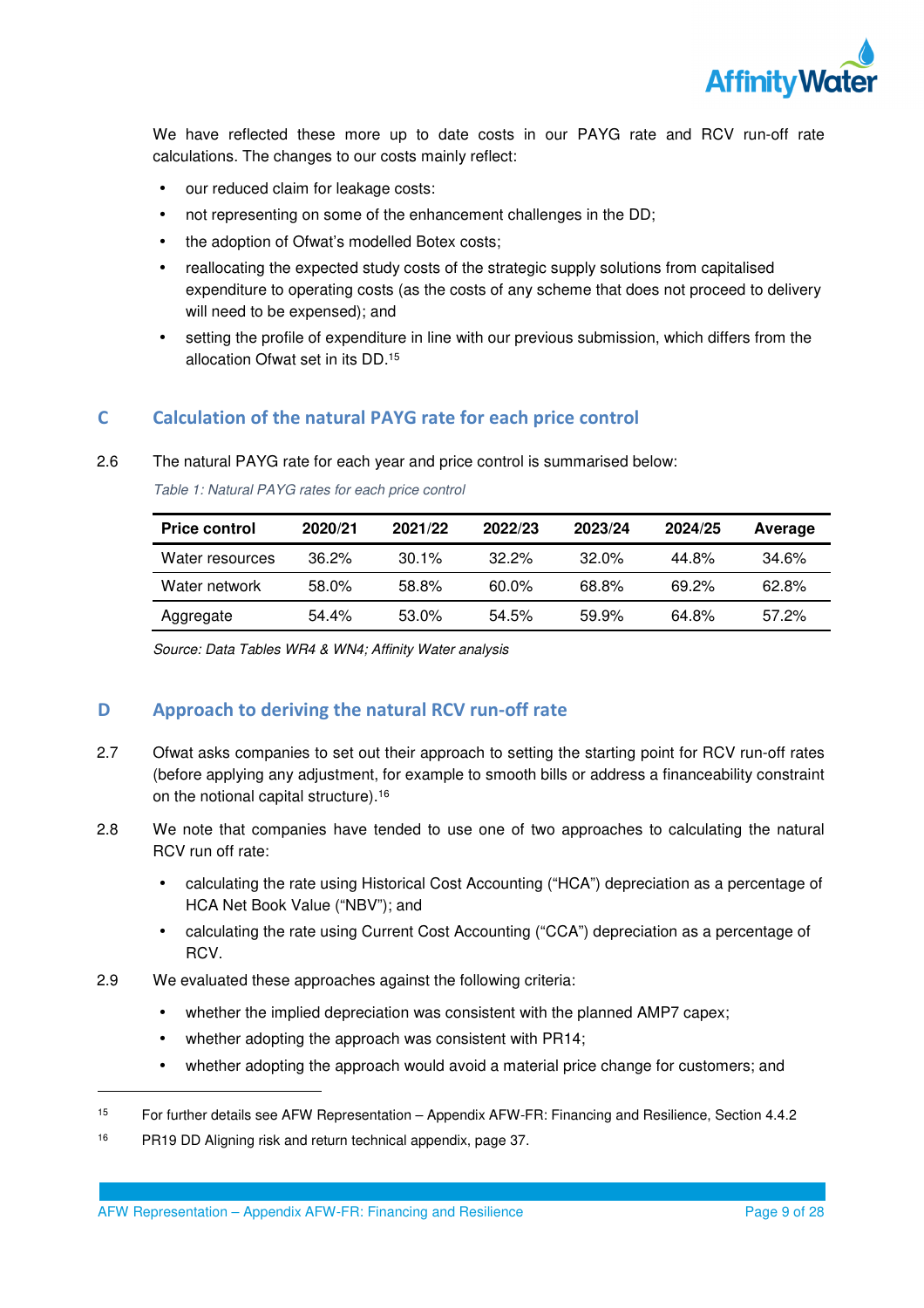

- whether adopting this approach would result in the notional company being financeable.
- 2.10 The results of this evaluation are shown in the table below.

*Table 2: Analysis of options for RCV run-off* 

| <b>Criteria</b>                 | <b>HCA depreciation / HCA NBV</b> | <b>CCA depreciation / RCV</b> |
|---------------------------------|-----------------------------------|-------------------------------|
| Consistency with AMP7 capex     | Yes                               | No                            |
| Consistency with PR14           | Yes                               | No                            |
| Avoid price shock for customers | Yes                               | No                            |
| Notional company financeable    | Yes                               | Yes                           |
|                                 |                                   |                               |

*Source: Affinity Water* 

2.11 We have, therefore, adopted the first approach and used the ratio of HCA depreciation to HCA Net Book Value.

## **E Calculation of the natural RCV run-off rate for each price control**

2.12 The natural RCV run off rates for the wholesale price controls are set out in the table below. *Table 3: Natural RCV Run off rates for each price control* 

| <b>Price control</b> | 2020/21 | 2021/22 | 2022/23 | 2023/24 | 2024/25 | Average |
|----------------------|---------|---------|---------|---------|---------|---------|
| Water resources      | 7.5%    | 7.5%    | 7.5%    | 7.5%    | 7.5%    | 7.5%    |
| Water network        | $3.9\%$ | 3.9%    | 3.9%    | 3.9%    | 3.9%    | 3.9%    |
| Aggregate            | $4.3\%$ | $4.4\%$ | $4.4\%$ | 4.5%    | 4.5%    | $4.4\%$ |

*Source: Affinity Water Data Tables WR4 & WN4; Affinity Water analysis* 

2.13 Ofwat has provided a graphical comparison of average RCV run-off rates as a proportion of regulatory capital value that it set in the DDs.<sup>17</sup> This shows a range from approximately 3.3% to just over 7%. Our figure of 4.4% falls within this range.

l

<sup>17</sup> PR19 DD Aligning risk and return technical appendix, page 38, Figure 5.5.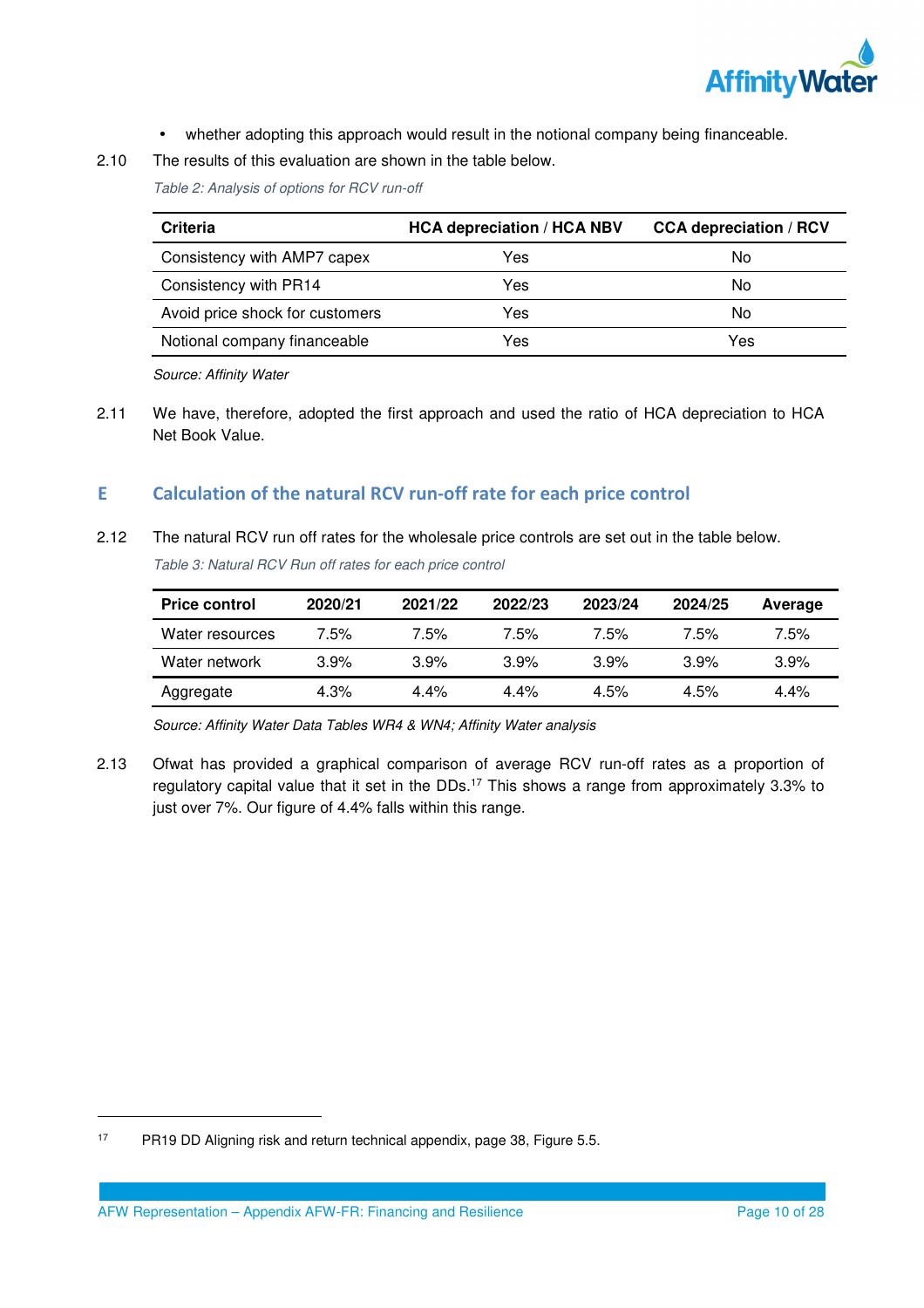

# **Criteria for a financeable plan**

## **A Introduction**

- 3.1 This section sets out the relevant criteria that a plan would need to satisfy in order to meet the financeability requirements set out in the PR19 methodology – in other words, the criteria our plan needs to meet to ensure that we can protect our customers from the risks we are best placed to manage on their behalf.
- 3.2 To establish these relevant criteria and refine the approach adopted to financeability in our March 2019 plan, we have drawn upon Ofwat's PR19 guidance and DD, the best practice approach adopted by Ofwat's fast track companies and UU in particular, and cross-checked to confirm that the right balance of risk is struck for our customers.

### **Structure of this section**

- 3.3 This section is structured as follows:
	- Subsection B sets out our target credit ratings;
	- Subsection C sets out our target financial ratios; and
	- Subsection D sets out our conclusions.

## **B Target credit ratings**

l

3.4 We have used credit ratings as our benchmark for our ability to manage risks from our own resources, and so protect customers. Credit ratings are an indicator of the risk of being unable to finance activities from within a company's resources. They are, therefore, strongly linked to the risk that a company would need additional financing from customers. The focus on credit ratings matches Ofwat's own focus in its assessment of financeability in the DDs.<sup>18</sup>

### **Investment grade with headroom to absorb cost shocks**

3.5 Ofwat has stated that target credit ratings should allow sufficient headroom for a company to absorb potential cost shocks and still retain investment grade:

> *"Under the conditions of their licences, most companies*<sup>19</sup> *are required to maintain an investment grade credit rating … However, we also consider that an*

AFW Representation – Appendix AFW-FR: Financing and Resilience Page 11 of 28

<sup>18</sup> PR19 DD: Aligning risk and return technical appendix, Section 6.

<sup>&</sup>lt;sup>19</sup> South West Water's and Hafren Dyfrdwy's licence provisions do not require the companies to maintain a credit rating. However each company is required to certify, in the opinion of the Board, its key financial ratios are consistent with an issuer credit rating which is an investment grade rating.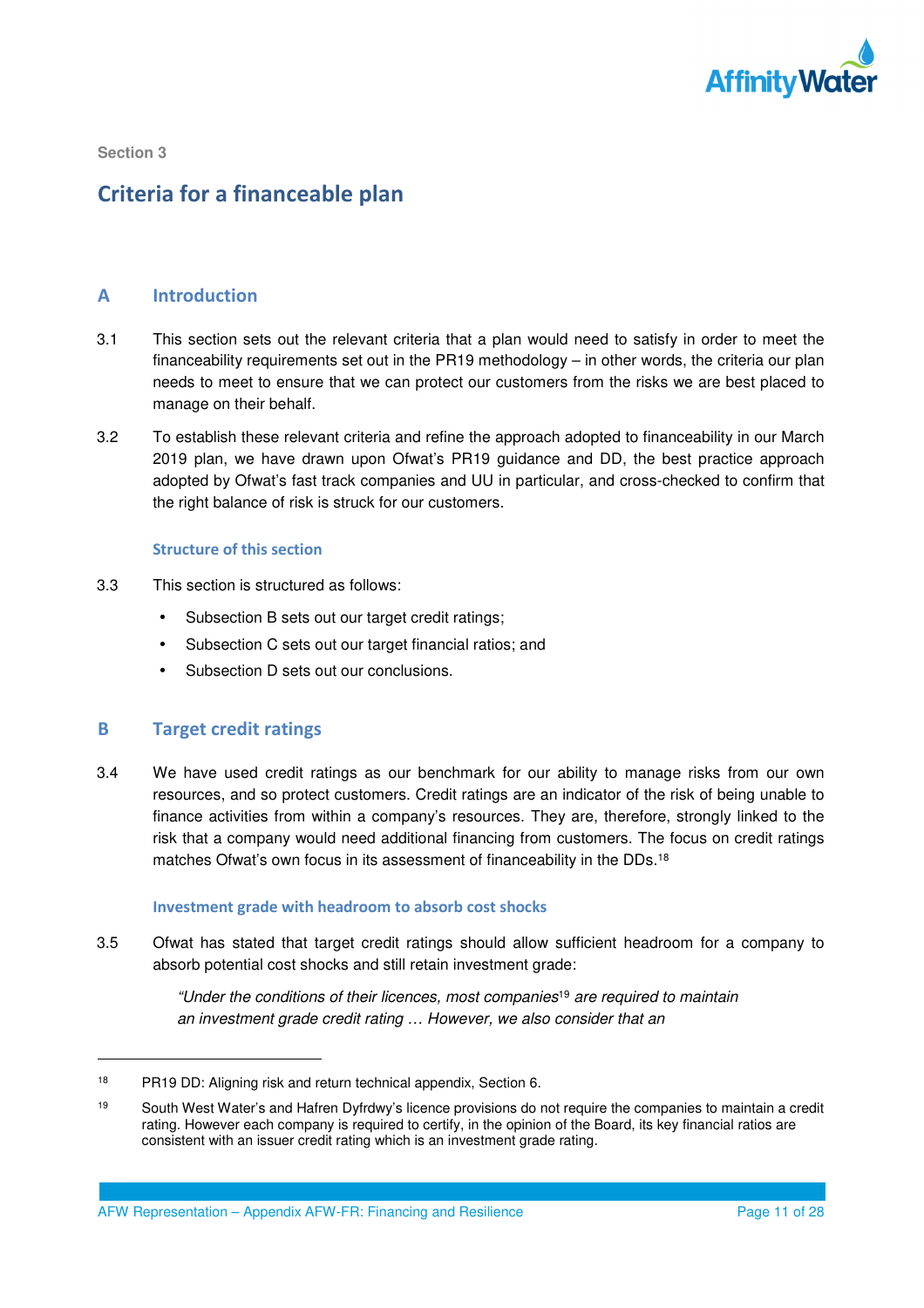

*appropriate credit rating target should include sufficient headroom … to protect against falling to a sub-investment grade credit rating following a deterioration in credit risk or potential cost shocks".<sup>20</sup>* 

- 3.6 If companies are to meet this expectation, they need to:
	- target an investment grade credit rating for the notional company's "central case" forecast cashflows that exceeds the minimum investment grade credit rating, so as to provide the headroom that Ofwat requires; and
	- assess whether that headroom is adequate to meet the purpose set by Ofwat, by testing whether the notional company would maintain an investment grade credit rating following potential cost shocks to the central case forecast, under a "downside" scenario.
- 3.7 This allows an explicit and objective assessment of the adequacy of headroom and the credit rating targeted for the central case forecast using a specified and justified downside scenario. This is particularly important in our case, and in the case of WOCs more generally, which as explained above have disproportionately high levels of opex relative to RCV and are therefore more likely to have company-specific headroom requirements.
- 3.8 We have therefore:

- targeted a credit rating for the central case which allows a headroom above minimum investment grade based on rules of thumb as a "sighting shot", subject to revision; and
- targeted a credit rating for our combined downside scenario<sup>21</sup> ("the downside scenario") of minimum investment grade, which must be met, leading to revision of the central case credit rating if necessary.
- 3.9 We note that this approach mirrors that adopted by United Utilities ("UU"), a Fast Track company. UU applied a clear test which incorporated an explicit ability to absorb shocks, comparing both:
	- central case ratios against a target credit rating with headroom above minimum investment grade; and
	- downside scenario ratios against a target credit rating close to minimum investment grade.
- 3.10 UU concluded that the natural PAYG rate would result in ratios below the threshold for the central case target credit rating, and "*to the precipice of the minimum investment grade credit rating*" for the downside scenario.<sup>22</sup>
- 3.11 This analysis demonstrated that UU required a 1.9% increase in PAYG rates above their natural level, which brought ratios up to the target level for the central case, and increased the headroom above minimum investment grade for the downside scenario.<sup>23</sup>
- 3.12 Ofwat accepted UU's approach, subject to the flow through consequences of an amended dividend yield, stating:

<sup>&</sup>lt;sup>20</sup> DD Aligning Risk and Return technical appendix, Section 6.4.

<sup>&</sup>lt;sup>21</sup> Comprising a 10% increase in Totex, a financial penalty on 1% on revenue and an ODI penalty of 1.5% on RoRE.

<sup>&</sup>lt;sup>22</sup> United Utilities September 2018 Business Plan, Chapter 9, Sections 9.5 and 9.6.

<sup>&</sup>lt;sup>23</sup> United Utilities September 2018 Business Plan, Chapter 9, Section 9.5.4.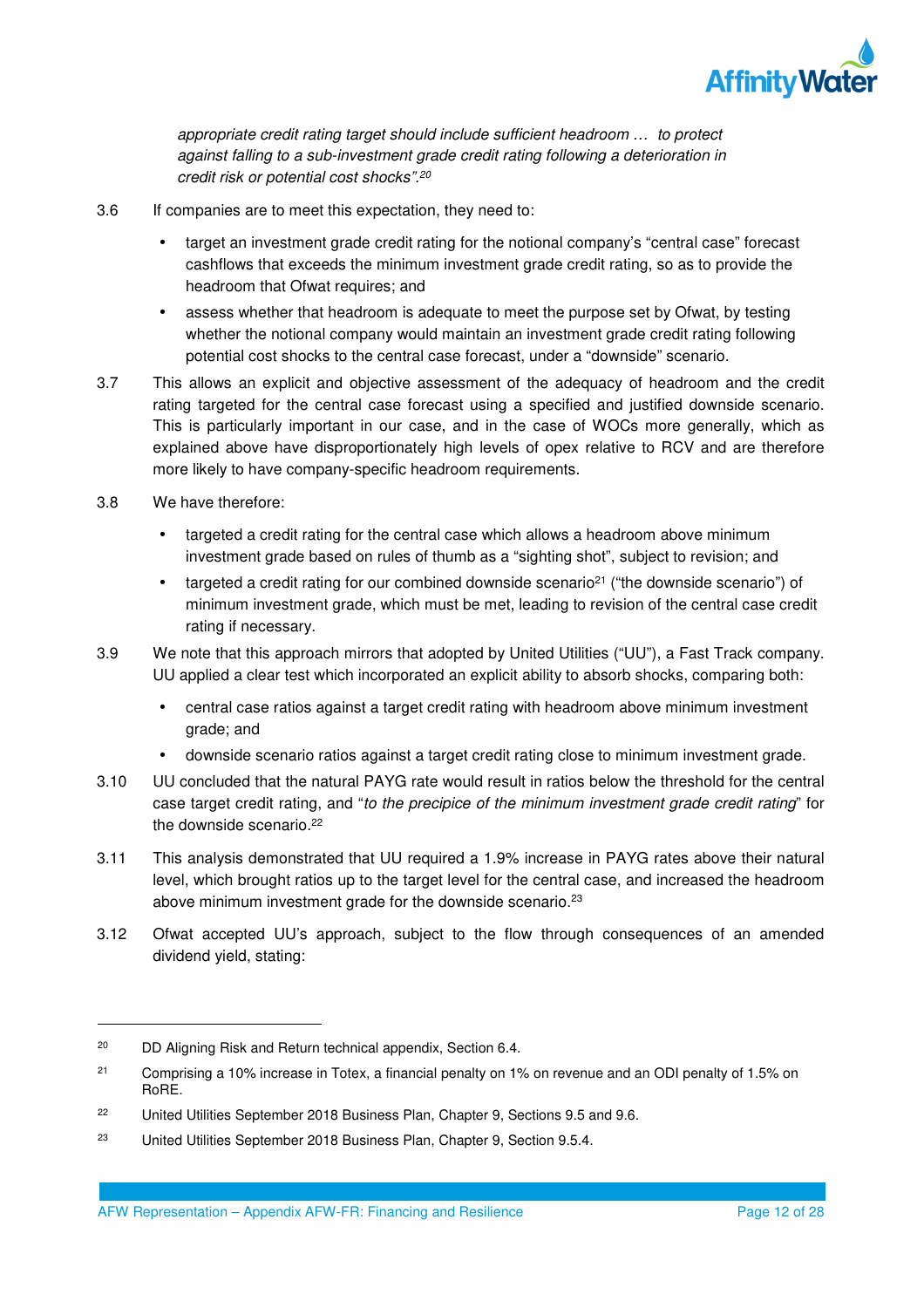

*"We accept the evidence provided in relation to the financeability constraint and apply the revised PAYG adjustment proposed".<sup>24</sup>*

### **Central case for the notional capital structure**

3.13 Ofwat states that:

*"an appropriate credit rating target should include sufficient headroom (i.e. be higher than BBB-/Baa3/BBB-) to protect against falling to a sub-investment grade credit rating following a deterioration in credit risk or potential cost shocks. We set out, in our initial assessment of business plans, that we apply a higher evidential bar in assessing whether a company demonstrates that the target credit rating is sustainable for long-term financeability and financial resilience where a credit rating of Baa2/BBB has been targeted for either the notional and the actual structures, given the lower levels of headroom to cost shocks".<sup>25</sup>*

- 3.14 This means that companies should (for the central case) target a credit rating incorporating a headroom above the minimum investment grade of Baa3, and that a single notch to Baa2 is likely to require special scrutiny. This suggests that the target for the central case needs to be (at least) Baa1, two notches above minimum investment grade, in order to avoid the need for such special scrutiny. Ofwat has noted that all companies have targeted such a rating for the notional company in their revised business plans.<sup>26</sup> We have, therefore, targeted Baa1 under the central case, subject to assessment of the adequacy of headroom under a downside scenario.
- 3.15 We note that UU, a Fast Track company which adopted a similar approach to that which we propose here, also targeted a credit rating of Baa1 for its central case.<sup>27</sup> We take this as additional evidence in support of our target.

#### **Downside scenario for the notional capital structure**

- 3.16 We target Baa3, the minimum investment grade, under the downside scenario, in line with Ofwat's guidance.
- 3.17 We note that UU targeted a higher credit rating of Baa2 (S&P BBB) for its combined downside scenario, arguing that the minimum investment grade credit rating (of Baa3/BBB-) "*has material impacts for the ongoing financial resilience and future cost of debt for the company. It would leave us extremely vulnerable to further downgrade, e.g. from the various external factors that also affect credit ratings*".<sup>28</sup> Whilst we agree that UU's argument has significant merit, we recognise that the combined downside scenario is intended to be a relatively severe scenario, suggesting limited need for additional headroom for an even worse outcome. We have therefore retained our target of Baa3 under the combined downside scenario, rather than seeking to target the higher Baa2 rating that UU adopted.

 $24$  PR19 DD: United Utilities – Aligning risk and return actions and interventions.

 $25$  DD Aligning Risk and Return technical appendix, Section 6.4.

<sup>26</sup> DD Aligning Risk and Return technical appendix, Section 6.4.

<sup>&</sup>lt;sup>27</sup> United Utilities September 2018 Business Plan, Chapter 9, Sections 9.5 and 9.6.

<sup>&</sup>lt;sup>28</sup> United Utilities September 2018 Business Plan, Chapter 9, Sections 9.5 and 9.6.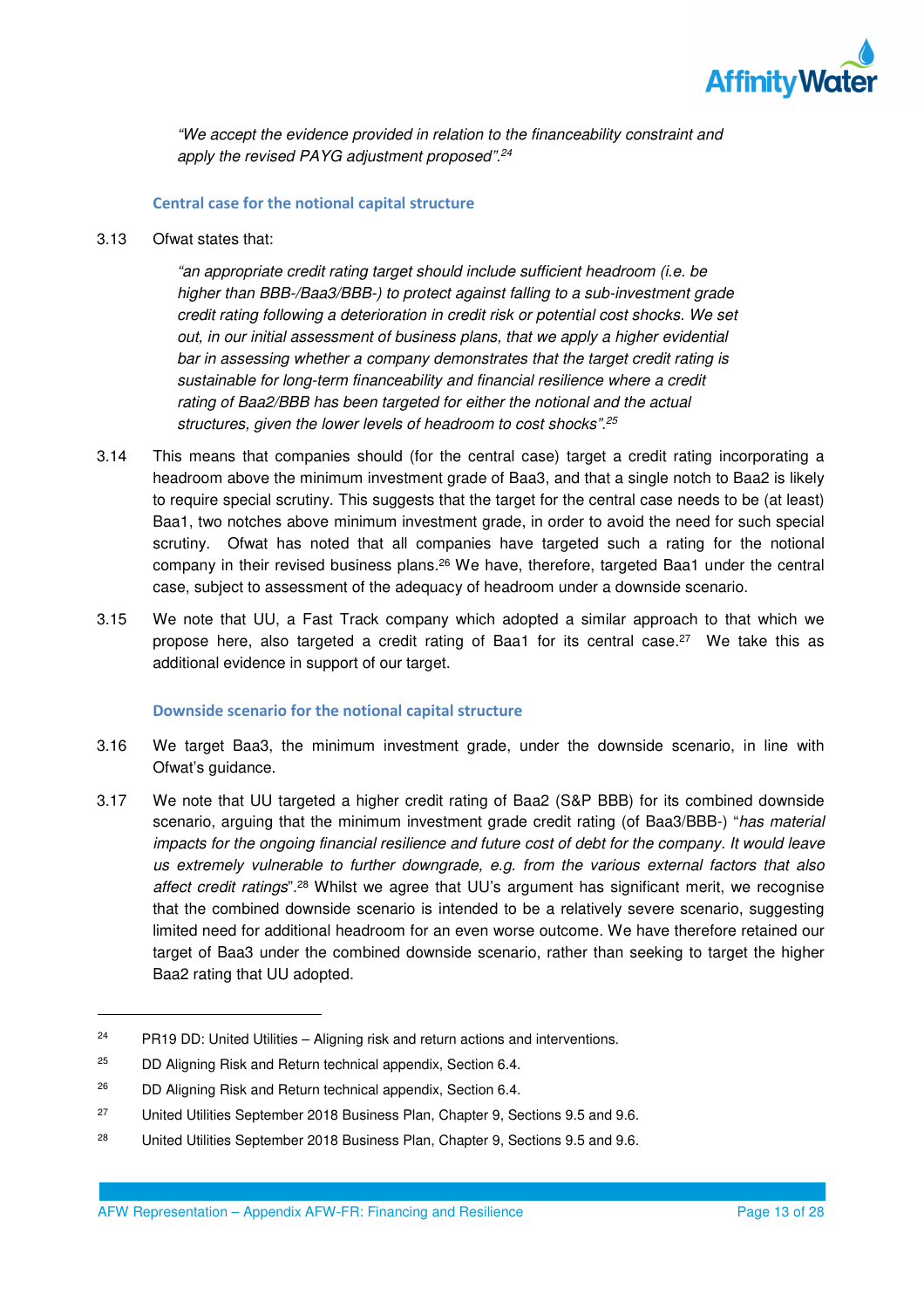

## **C Target financial ratios**

- 3.18 Ofwat's PR19 financial model incorporates a suite of financial metrics used to assess financeability, including debt ratios, equity ratios and other return metrics.<sup>29</sup> Relevant metrics are included in rows 22 to 31 of the "Analysis\_Appointee" tab, as follows:
	- "Cash interest cover Appointee";
	- "Adjusted cash interest cover ratio (Ofwat) Appointee";
	- "Adjusted cash interest cover ratio Appointee (Alternative)";
	- "Funds from operations / net debt (Ofwat) Appointee";
	- "Funds from operations / net debt Appointee (Alternative)";
	- "Retained cash flow / debt Appointee";
	- "Dividend cover Appointee";
	- "Regulatory equity / regulated earnings for the regulated company Appointee";
	- "RCV / EBITDA Appointee"; and
	- "RCF to capex Appointee".
- 3.19 These metrics are all important to some degree, although we note that each credit agency adopts a different approach and may calculate metrics in different ways, and Ofwat's model does not follow the precise approach of any credit rating agency.
- 3.20 We also note that each company is different, and that in any given case, there are often one or two metrics that are critical to a rating.

## **Ratios considered**

- 3.21 We have tested the financeability of the notional company against this range of financial ratios. Our testing indicated that the two financial ratios that are most at risk of not meeting financeability targets, and therefore the key financeability constraints for the notional company, are:
	- "*Adjusted cash interest cover ratio (Ofwat) Appointee*" as defined by Ofwat in the PR19 financial model;<sup>30</sup> and
	- "*Funds from operations / net debt (Ofwat) Appointee*" as defined by Ofwat in the PR19 financial model, which we refer to as "FFO / Net Debt".<sup>31</sup>
- 3.22 As a cross-check, we note that Ofwat focused on these ratios in its DDs,<sup>32</sup> and that UU targeted the same two ratios in its business plan.<sup>33</sup> We have, therefore, focused on these two ratios in our assessment.

<sup>&</sup>lt;sup>29</sup> "Delivering Water 2020: Our final methodology for the 2019 price review", Ofwat, December 2019, Page 196.

<sup>&</sup>lt;sup>30</sup> Ofwat PR19 Financial model, "Analysys Appointee" tab, Row 23.

<sup>&</sup>lt;sup>31</sup> Ofwat PR19 Financial model, "Analysis Appointee" tab, Row 25.

 $32$  PR19 DD: United Utilities – Aligning risk and return actions and interventions, Table 6.4.

<sup>33</sup> United Utilities September 2018 Business Plan, Chapter 9, Section 9.6.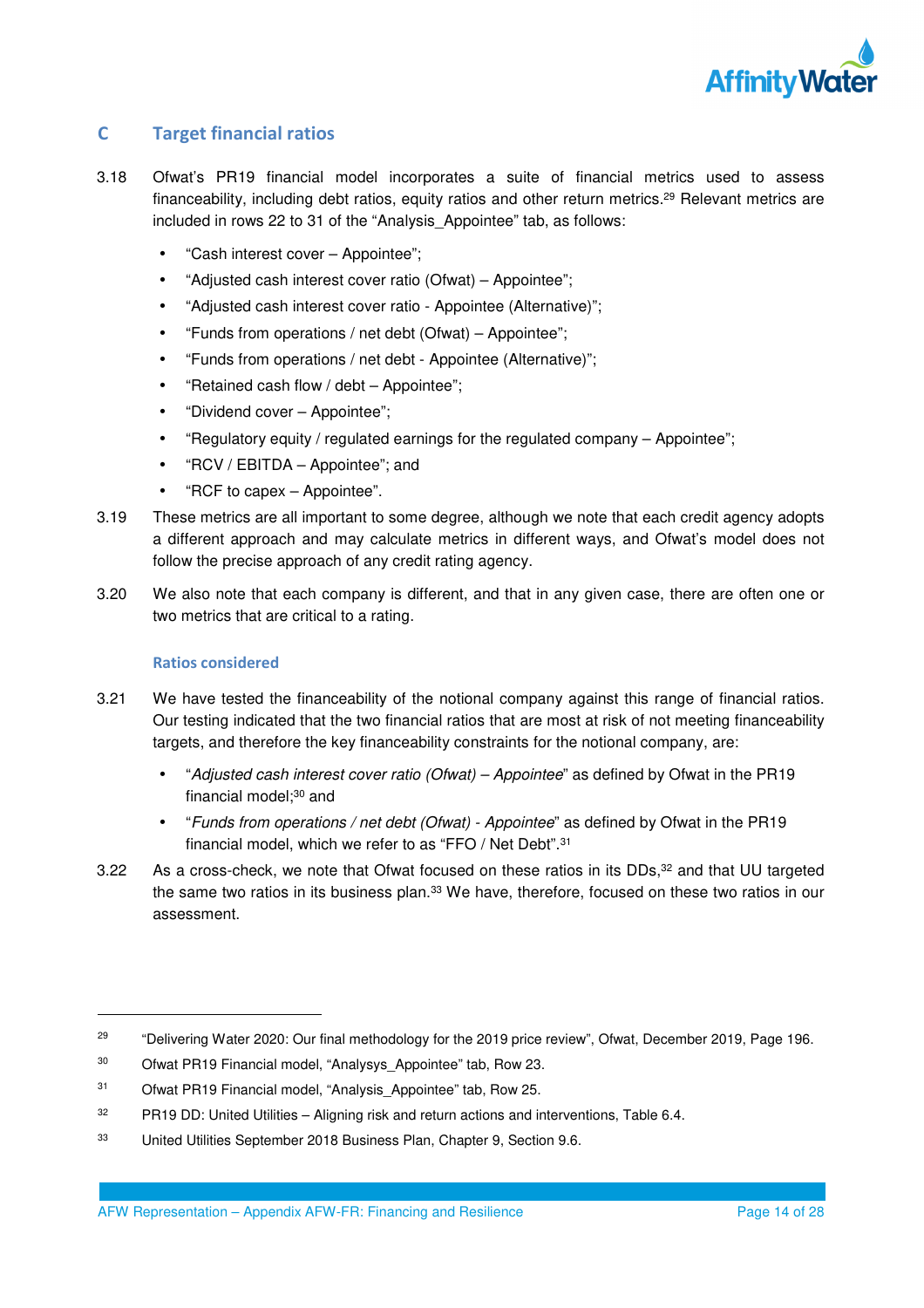

### **Adjusted Cash Interest Cover**

- 3.23 As noted above, we target minimum levels of Adjusted Cash Interest Cover, as defined by Ofwat in the PR19 financial model.<sup>34</sup>
- 3.24 The target ratios used in our March 2019 plan were based on the most recent Moody's guidance available to us at that time, from June 2018.<sup>35</sup> However, we now understand that this set out a global methodology, and that the more relevant guidance for the UK water sector was from a slightly older but UK-specific paper from May 2018 ("Moody's May 2018 guidance").<sup>36</sup> We have, therefore, based our targets on the Moody's May 2018 guidance.
- 3.25 Moody's May 2018 guidance specifies the following minimum Adjusted Interest Coverage Ratios ("AICRs"):

| <b>Minimum AICR</b> |
|---------------------|
| 2.0x                |
| 1.7x                |
| 1.5x                |
| 1.3x                |
|                     |

*Table 4: Moody's May 2018 AICR guidance* 

*Source: Exhibit 5, Regulator's proposals undermine the stability and predictability of the regime, Regulated Water Utilities – UK, Moody's, May 2018* 

- 3.26 Moody's states that these ratios apply only to large WaSCs, and that "*because of their smaller size and the associated risks in relation to cash flow stability, we would expect smaller companies, such as the water-only companies, to exhibit a stronger AICR*".<sup>37</sup> Elsewhere in the same document, Moody's explicitly identifies us as one of the "*smaller water-only companies*".<sup>38</sup> In line with Moody's expectations for this, we have tested our plan assuming the need for an additional one notch up on AICR ratios, with the result that:
	- for a Baa1 credit rating, we adopt a target of a minimum Adjusted Cash Interest Cover of 1.7x (A3 from Moody's guidance); and
	- for a Baa3 credit rating, we adopt a target of a minimum Adjusted Cash Interest Cover of 1.3x (Baa2 from Moody's guidance).
- 3.27 Our targets are based on the definition of Adjusted Cash Interest Cover incorporated in Ofwat's PR19 financial model, which does not match the definition of AICR used by Moody's. In particular, we understand that whereas Ofwat's Adjusted Cash Interest Cover includes the IRE component of the natural PAYG rate, and any increases above the natural PAYG rate, Moody's AICR

<sup>34</sup> Ofwat PR19 Financial model, "Analysys\_Appointee" tab, Row 23.

<sup>35</sup> Regulated Water Utilities Rating Methodology, Moody's, June 2018.

 $36$  Regulator's proposals undermine the stability and predictability of the regime, Regulated Water Utilities – UK, Moody's, May 2018.

<sup>&</sup>lt;sup>37</sup> Regulator's proposals undermine the stability and predictability of the regime, Regulated Water Utilities – UK, Moody's, May 2018, Exhibit 5.

<sup>&</sup>lt;sup>38</sup> Regulator's proposals undermine the stability and predictability of the regime, Regulated Water Utilities – UK, Moody's, May 2018, Page 3.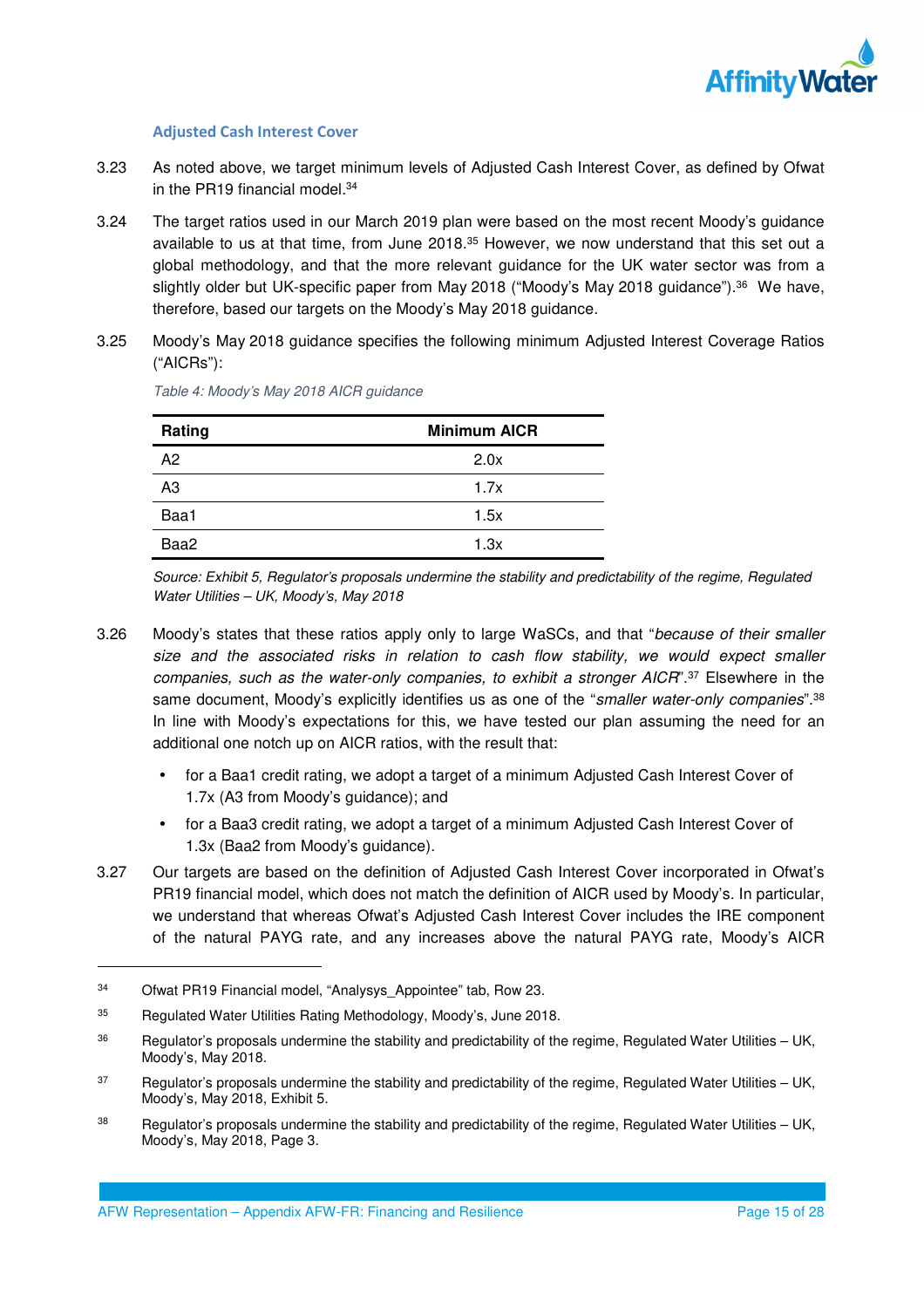

excludes both components. Therefore, our use of Adjusted Cash Interest Cover ratios based on Moody's AICR guidance levels will tend to overstate the financeability of the notional company on the basis of interest cover ratios. It is arguable, therefore, that we should adopt higher targets for Adjusted Cash Interest Cover to compensate for this. However, any such compensation would not be perfect to the extent it caused a larger increase above the natural PAYG rate, as that impact would not be reflected in AICR; nevertheless, it would recognise the fact that AICR is a more testing ratio than Adjusted Cash Interest Cover.

3.28 Ofwat sets out the Adjusted Cash Interest Cover ratios for companies other than Affinity Water in its DD, as shown in the graph below.



*Figure 2: Adjusted Cash Interest Cover ratios from the DD, central case* 

*Source: PR19 DDs Aligning Risk and Return technical appendix, page 63, Table 6.4* 

3.29 The (unweighted) average of the Adjusted Cash Interest Cover ratios for the central case for all other WOCs (the relevant comparator group) at the DD was 1.87x, and for all other companies was 1.71x. Our target of 1.70x for the Baa1 rating in the central case is below both averages.

## **FFO / Net Debt**

l

- 3.30 We target minimum levels of FFO / Net Debt.
- 3.31 Moody's May 2018 guidance does not disclose FFO / Net Debt target ratios, so we base our targets on the best information available to us, its June 2018 guidance. This gives a target FFO / Net Debt ratio range of 10% to 15% to retain a Baa rating.<sup>39</sup>

<sup>39</sup> Regulated Water Utilities Rating Methodology, Moody's, June 2018.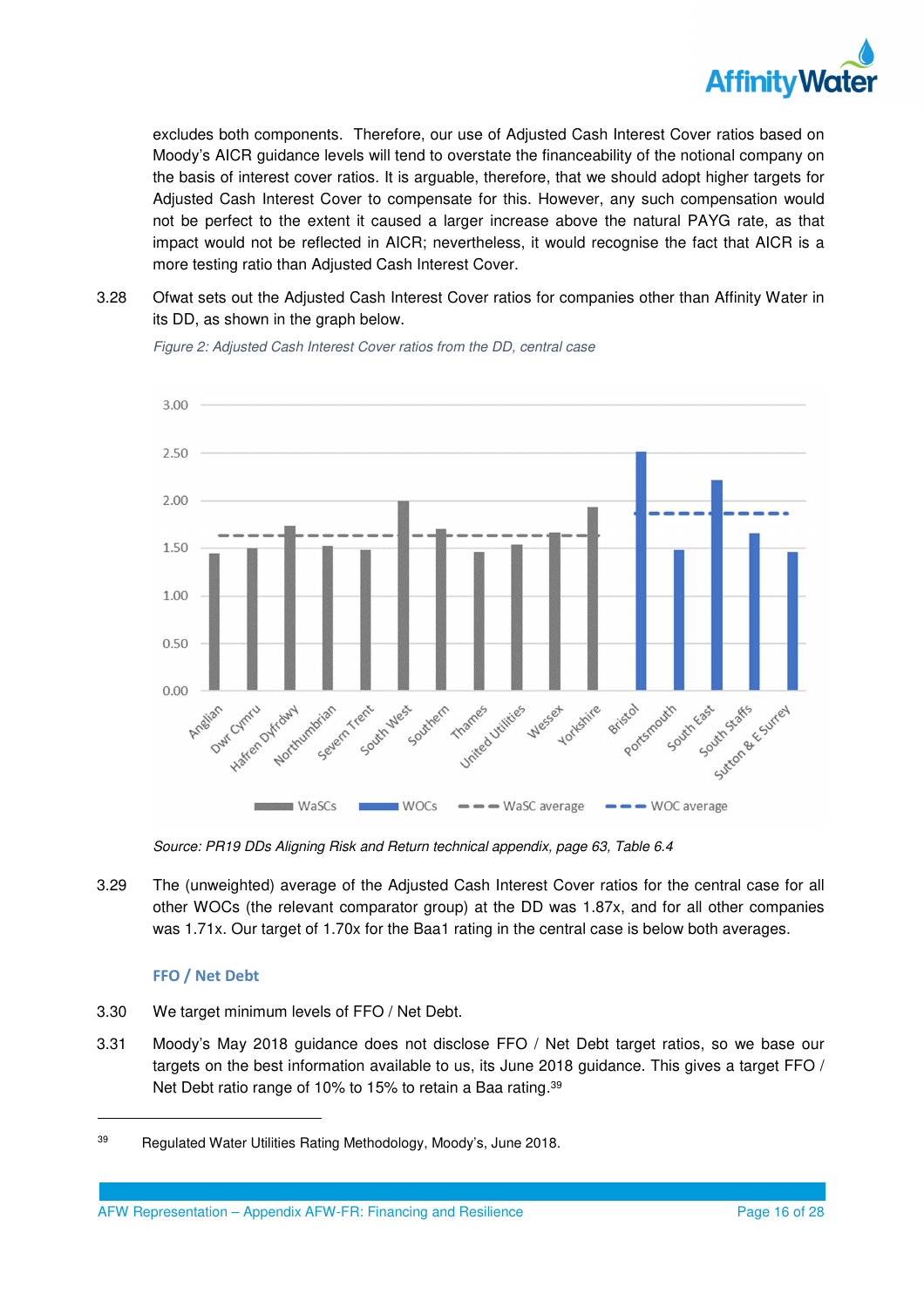

- for a Baa1 credit rating, we adopt a target of a minimum ratio of 12.5%, assuming that Baa1 will require a ratio towards the top of the Baa range; and
- for a Baa3 credit rating, we adopt a target of a minimum ratio of 10.0%, assuming that Baa3 sits at the bottom of the Baa range.

3.32 Ofwat sets out the FFO / Net Debt ratios for the central case for companies other than Affinity Water in its DD, as shown in the graph below.



*Figure 3: FFO / Net Debt ratios for companies in the DD, central case* 

*Source: PR19 DDs Aligning Risk and Return technical appendix, page 63, Table 6.4* 

3.33 The (unweighted) average of the FFO / Net Debt ratios for the central case for all other WOCs (the relevant comparator group) at the DD was 11.5%, and for all other companies was 10.4%. Our target of 12.5% for the Baa1 rating in the central case is slightly above the WOC average, but below the ratios for Bristol Water (13.3%), SES Water (13.3%), and South Staffs Water (13.0%).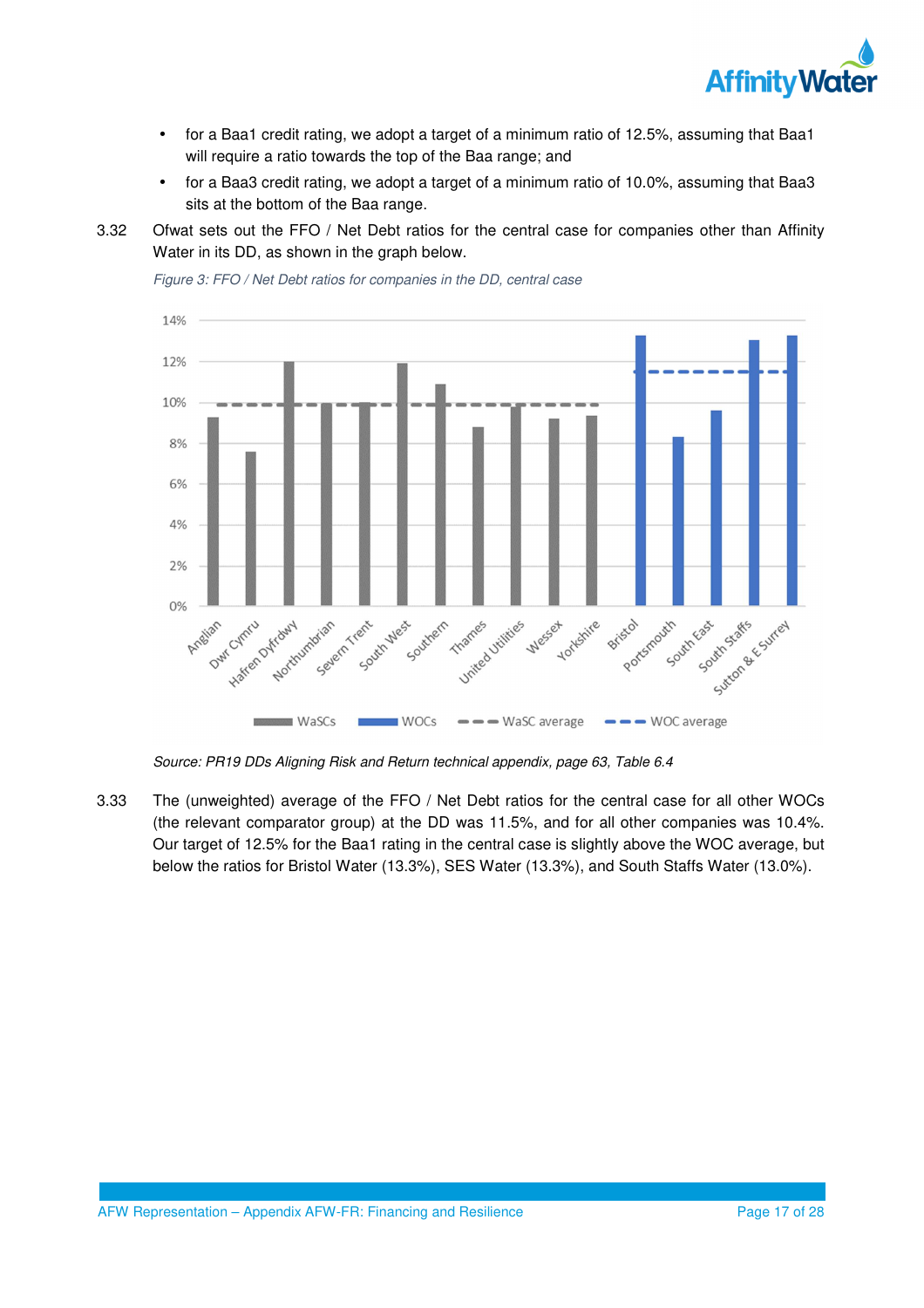

l

# **Minimum PAYG rate for financeability**

## **A Introduction**

- 4.1 This section examines the minimum PAYG rate for a financeable plan, using the criteria and target financial ratios established in Section 3, and assuming all other Business Plan parameters, including the natural RCV run-off rate, are held constant.
- 4.2 Since this minimum is calculated solely on the basis of financeability criteria, its level is independent of our approach to deriving the natural PAYG rate. Section 5, below, compares the two rates and considers the need for an increase above the natural PAYG rate in order to meet financeability requirements.
- 4.3 In common with other companies that have proposed adjustments for financeability purposes, and Ofwat's own interventions on financeability,<sup>40</sup> we have focused on adjustments to the PAYG rate rather than the RCV run-off rate, not least because adjustments designed to address an Adjusted Cash Interest Cover constraint are far more effectively achieved through the PAYG rate.<sup>41</sup>

#### **Structure of this section**

- 4.4 This section is structured as follows:
	- Subsection B sets out our approach to calculating the minimum PAYG rate necessary to meet the financeability criteria;
	- Subsection C sets out the minimum PAYG rate resulting from that approach;
	- Subsection D confirms the central case financial ratios and credit rating delivered by that minimum PAYG rate;
	- Subsection E confirms the financial ratios and credit rating delivered by that minimum PAYG rate in the downside scenarios; and
	- Subsection F sets out our conclusions.

<sup>40</sup> PR19 DD. Aligning risk and return technical appendix, Section 6.5.1.

<sup>41</sup> Adjustments to the RCV run-off rate have very little effect on the numerator of the Adjusted Cash Interest Cover calculation, since increased Funds From Operations are counterbalanced by an increased Capital Charge deduction. (There can be a minor second order effect from impacts on items such as Corporation Tax). No comparable counterbalancing applies to adjustments to the PAYG rate. Therefore addressing any given Adjusted Cash Interest cover constraint has a far smaller impact on bills if done via the PAYG rate.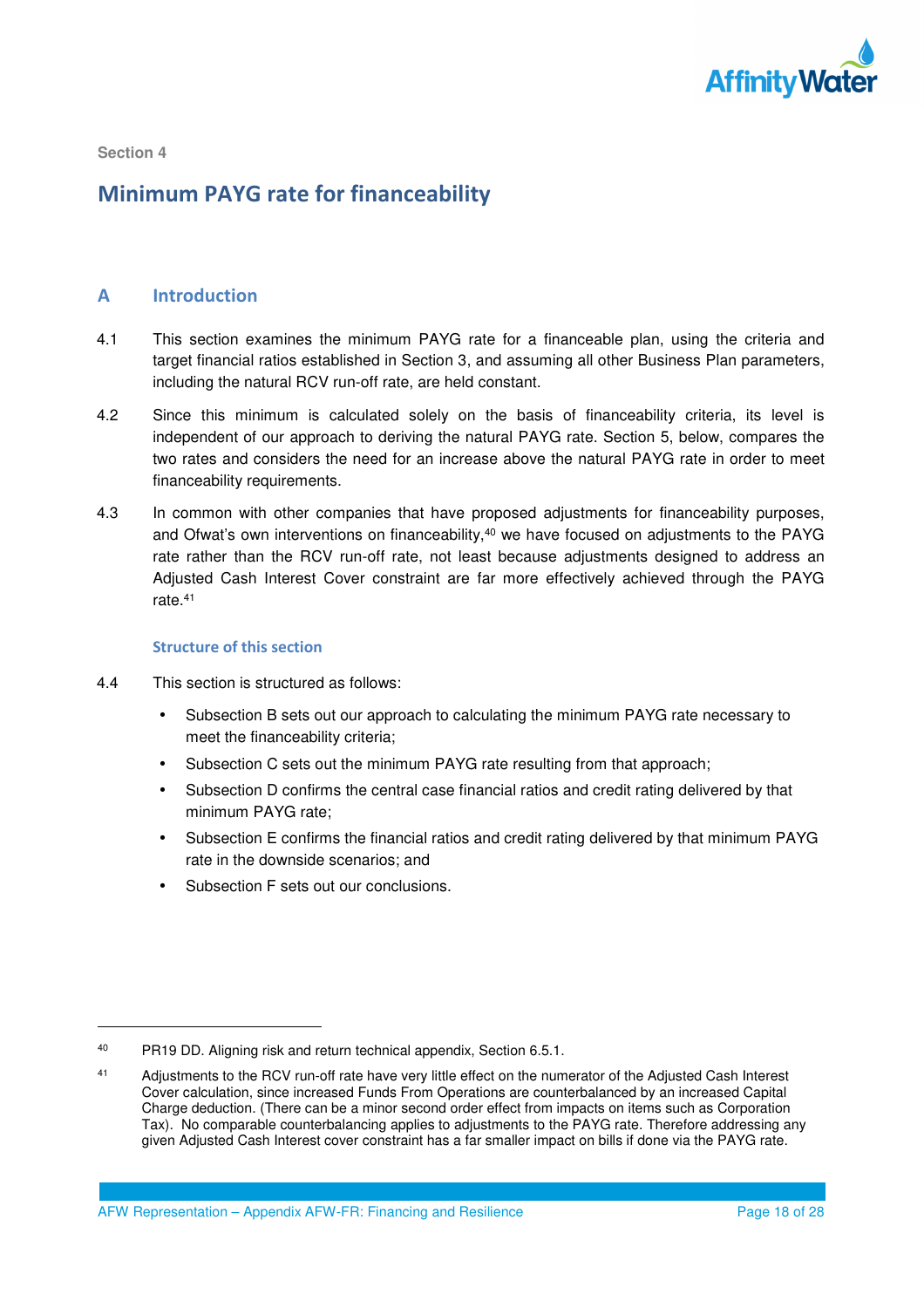

## **B Approach to identifying the minimum rate**

- 4.5 We have assessed the financial ratios generated by a range of PAYG rates, and have identified the minimum PAYG rate necessary to meet all of the following tests for the notional company in each year, as set out in Section 3C above:
	- In the central case:
		- Adjusted Cash Interest Cover of at least 1.7x; and
		- FFO / Net Debt of at least 12.5%.
	- In the downside scenario:
		- Adjusted Cash Interest Cover of at least 1.3x; and
		- FFO / Net Debt of at least 10.0%.

## **C Resulting minimum rate**

4.6 Our approach results in the following minimum PAYG rates<sup>42</sup>:

*Table 5: Minimum PAYG rates for financeability for each price control* 

| <b>Price control</b> | 2020/21  | 2021/22  | 2022/23  | 2023/24  | 2024/25  | Average  |
|----------------------|----------|----------|----------|----------|----------|----------|
| Water resources      | $39.6\%$ | 33.5%    | $35.6\%$ | $35.4\%$ | $48.2\%$ | $38.0\%$ |
| Water network        | 61.4%    | $62.2\%$ | $63.4\%$ | 72.2%    | 72 R%    | 66.2%    |
| Aggregate            | 57.8%    | 56.4%    | 57.9%    | 63.3%    | 68.2%    | $60.6\%$ |

*Source: Affinity Water data tables WR4 and WN4; Affinity Water analysis* 

4.7 Ofwat has provided a graphical comparison of the "*Average pay-as-you-go rates for the period 2020-25 across the wholesale controls as a proportion of totex*" that it set in the DDs.<sup>43</sup> This shows a range from approximately 40% to 73%. Our figure of 60.6% falls comfortably within this range.

## **D Central case credit rating**

-

#### **Adjusted cash interest cover**

4.8 The table below compares the resulting Adjusted Cash Interest Cover ratios based on the minimum PAYG rates and all other parameters from the Representation, with the minimum target ratio of 1.70, under the central case.

<sup>42</sup> Although minimum rates are in principle independent from the approach taken to calculating the natural rate, in practice for the purposes of simplifying the calculation process, we estimated minimum rates by applying a uniform annual uplift to the natural rate. We do not believe that this modelling simplification has a material impact on overall PAYG rates or customer bills.

<sup>43</sup> PR19 DD Aligning risk and return technical appendix, page 34, Figure 5.2.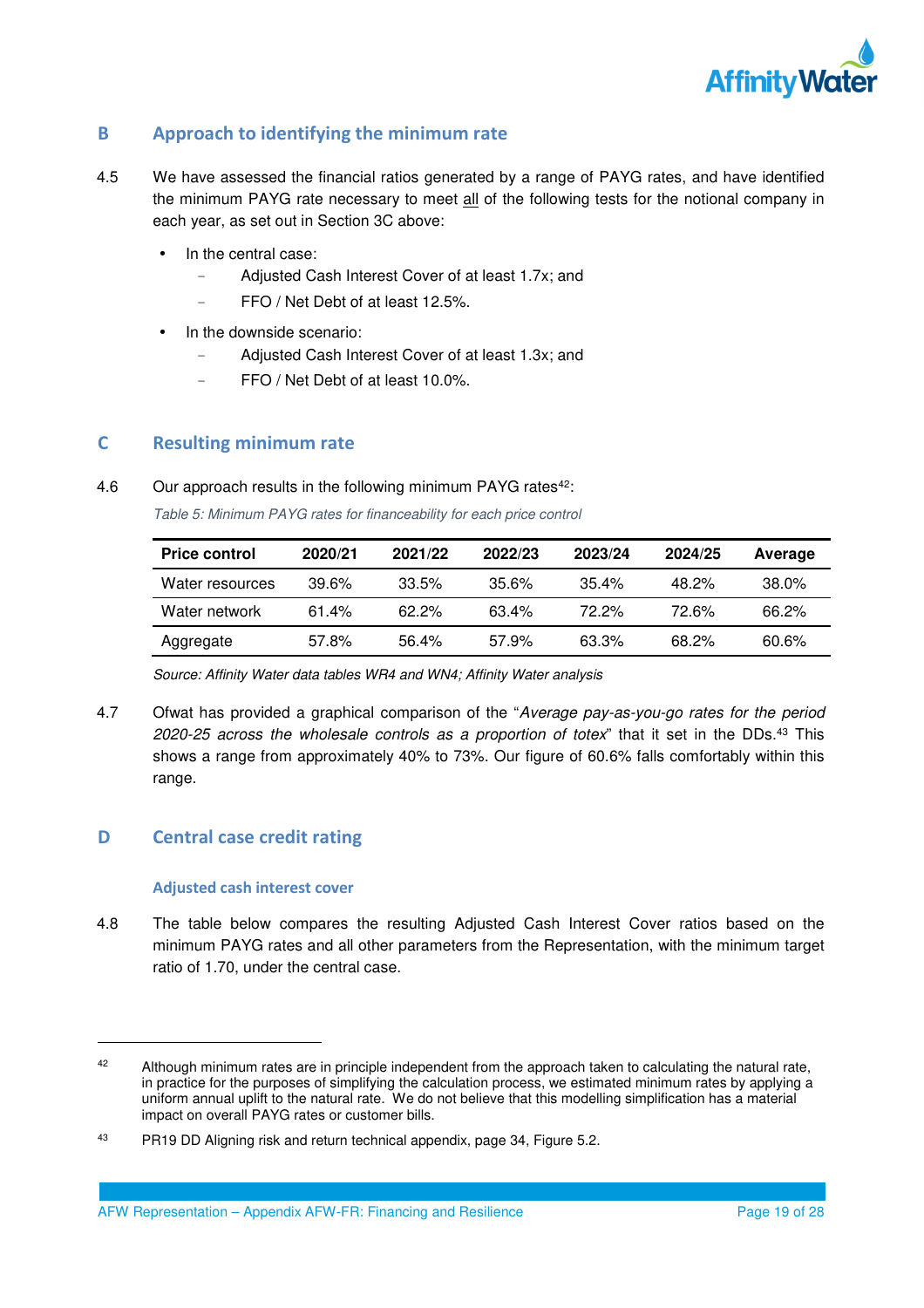

*Table 6: Adjusted Cash Interest Cover ratios from Representation – central case* 

|                | 2020/21 | 2021/22 | 2022/23 |       | 2023/24 2024/25 | Average | <b>Minimum</b><br>target |
|----------------|---------|---------|---------|-------|-----------------|---------|--------------------------|
| Representation | 2.35x   | 2.40x   | 2.37x   | 2.43x | 2.42x           | 2.39x   | l.70x                    |

*Source: Affinity Water, populated financial model* 

4.9 In the central case, Adjusted Cash Interest Cover ratios are above the minimum target in all five years. As noted above, however, Adjusted Cash Interest Cover under the central case is only one of four financeability constraints.

### **FFO / Net Debt**

4.10 The table below compares FFO / Net Debt ratios based on the minimum PAYG rates and all other parameters from the Representation, with the minimum target ratio of 12.5%, under the central case.

*Table 7: FFO / Net Debt ratios from Representation – central case* 

|                | 2020/21 | 2021/22 | 2022/23 | 2023/24  | 2024/25 | Average  | <b>Minimum</b><br>target |
|----------------|---------|---------|---------|----------|---------|----------|--------------------------|
| Representation | 13.5%   | 13.3%   | 13.2%   | $12.0\%$ | 12.9%   | $13.0\%$ | 12.5%                    |

*Source: Affinity Water, populated financial model* 

4.11 As indicated by the orange shading, the FFO / Net Debt ratio falls below the minimum target in 2023/24 in the central case. However, the other four years and the overall average are above target.

#### **Credit rating**

4.12 The minimum PAYG rates appear adequate to secure a Baa1 credit rating under the central case, based on the above Adjusted Cash Interest Cover and FFO / Net Debt ratios, with only one isolated exception of a ratio falling below target.

## **E Downside scenario credit rating**

#### **Adjusted cash interest cover**

4.13 The table below compares Adjusted Cash Interest Cover ratios based on the minimum PAYG rates and all other parameters from the Representation, with the minimum target ratio of 1.30, under the downside scenario.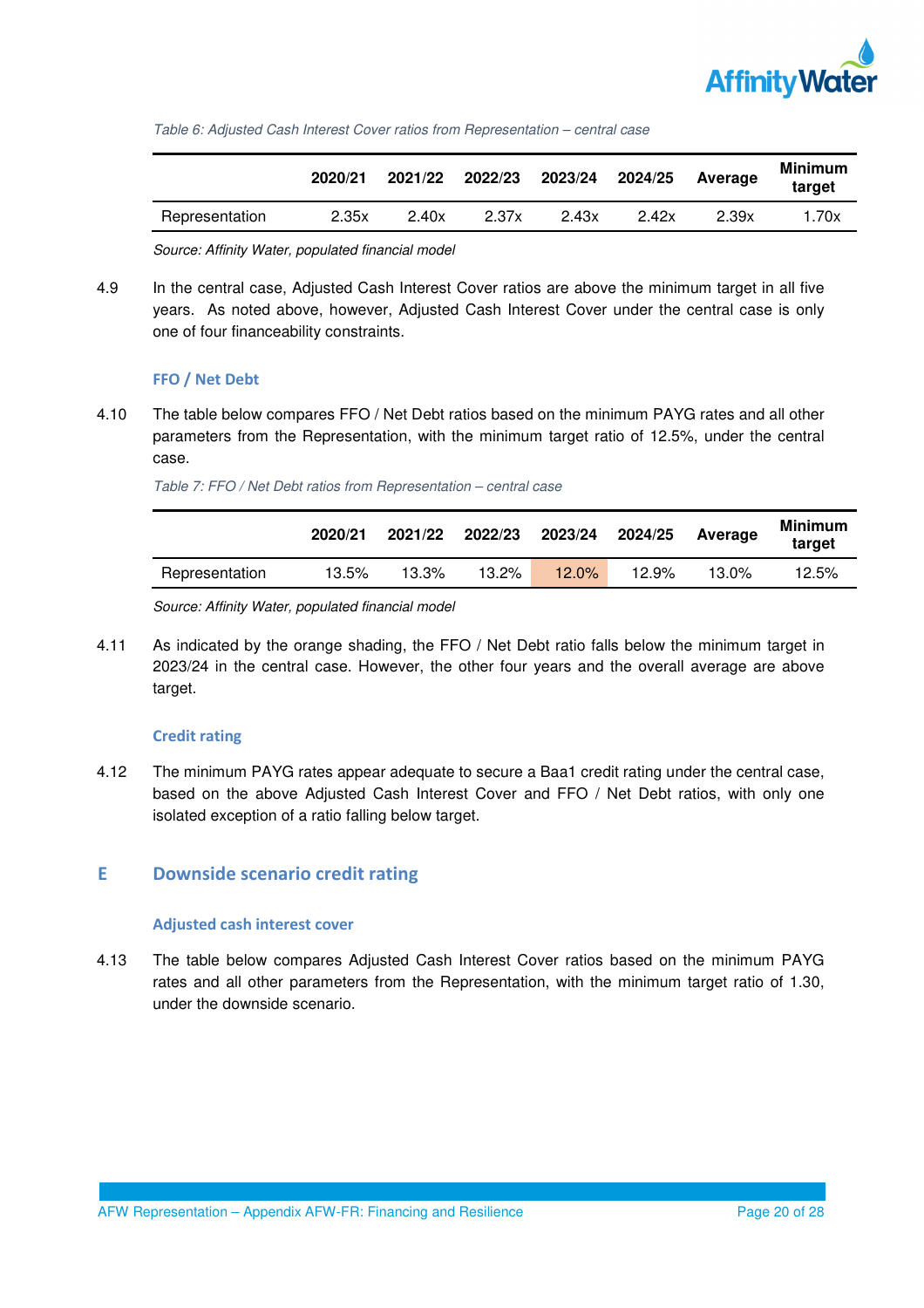

*Table 8: Adjusted Cash Interest Cover ratios from Representation – downside scenario* 

|                | 2020/21 | 2021/22 | 2022/23 | 2023/24 2024/25 |      | Average | <b>Minimum</b><br>target |
|----------------|---------|---------|---------|-----------------|------|---------|--------------------------|
| Representation | .84x    | .88x    | .85x    | .85x            | .82x | .85x    | 1.30x                    |

*Source: Affinity Water modelling of the impact of the downside scenario using data and calculations from the data tables and the populated financial model* 

4.14 Adjusted Cash Interest Cover ratios are above the minimum target in all five years. As noted above, however, Adjusted Cash Interest Cover under the downside scenario is only one of four financeability constraints.

### **FFO / Net Debt**

4.15 The table below compares FFO / Net Debt ratios based on the minimum PAYG rates and all other parameters from the Representation, with the minimum target ratio of 10.0%, under the downside scenario.

*Table 9: FFO / Net Debt ratios from Representation – downside scenario* 

|                | 2020/21 | 2021/22 | 2022/23 | 2023/24 2024/25 |          | <b>Average</b> | Minimum<br>target |
|----------------|---------|---------|---------|-----------------|----------|----------------|-------------------|
| Representation | 11.7%   | 11.4%   | 11.2%   | 9.8%            | $10.4\%$ | 10.9%          | 10.0%             |

*Source: Affinity Water modelling of the impact of the downside scenario using data and calculations from the data tables and the populated financial model* 

4.16 The FFO / Net Debt ratio falls to marginally below the minimum target in 2023/24. However, it recovers in 2024/25 and all other years are above target.

#### **Credit rating**

4.17 The minimum PAYG rates appear adequate to secure a Baa3 credit rating under the downside scenario, based on the above Adjusted Cash Interest Cover and FFO / Net Debt ratios. However, the FFO / Net Debt ratio shows an overall declining trend, and falls to marginally below the minimum target in one year, suggesting that lower PAYG rates would fail to meet the minimum target and imperil the Baa3 credit rating. This would result in the notional company failing to meet Ofwat's own guidance for financeability.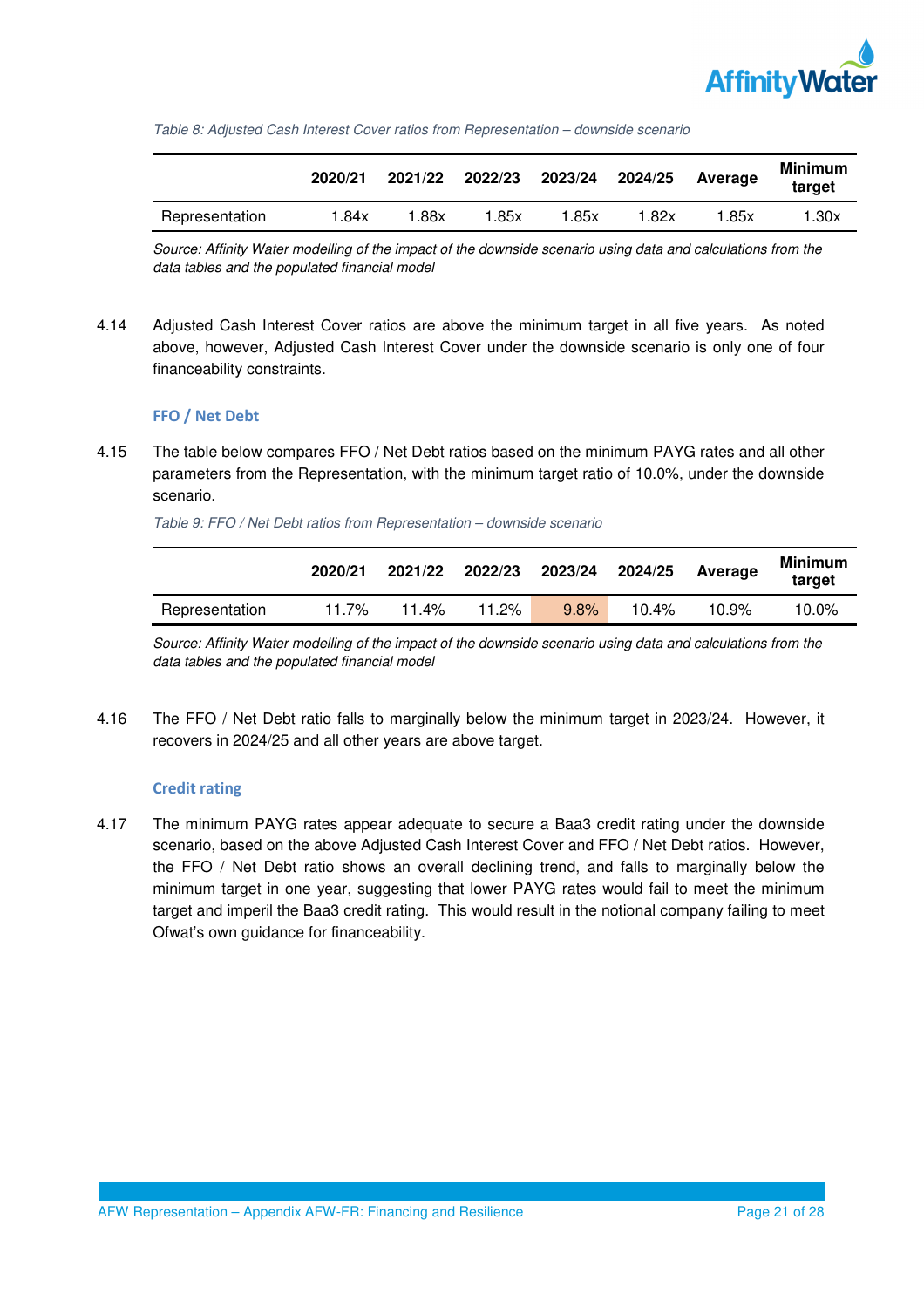

## **F Conclusions**

4.18 The minimum PAYG rates to deliver financeability under the criteria specified in Section 3 (Baa1 credit rating under the central case and Baa3 credit rating under the downside scenario) are shown below:

| <b>Price control</b> | 2020/21 | 2021/22  | 2022/23  | 2023/24  | 2024/25  | Average  |
|----------------------|---------|----------|----------|----------|----------|----------|
| Water resources      | 39.6%   | $33.5\%$ | $35.6\%$ | $35.4\%$ | $48.2\%$ | $38.0\%$ |
| Water network        | 61.4%   | $62.2\%$ | $63.4\%$ | $72.2\%$ | 72 6%    | 66.2%    |
| Aggregate            | 57.8%   | 56.4%    | 57.9%    | 63.3%    | 68.2%    | 60.6%    |

*Table 10: Minimum PAYG rates for financeability for each price control* 

*Source: Affinity Water data tables WR4 and WN4*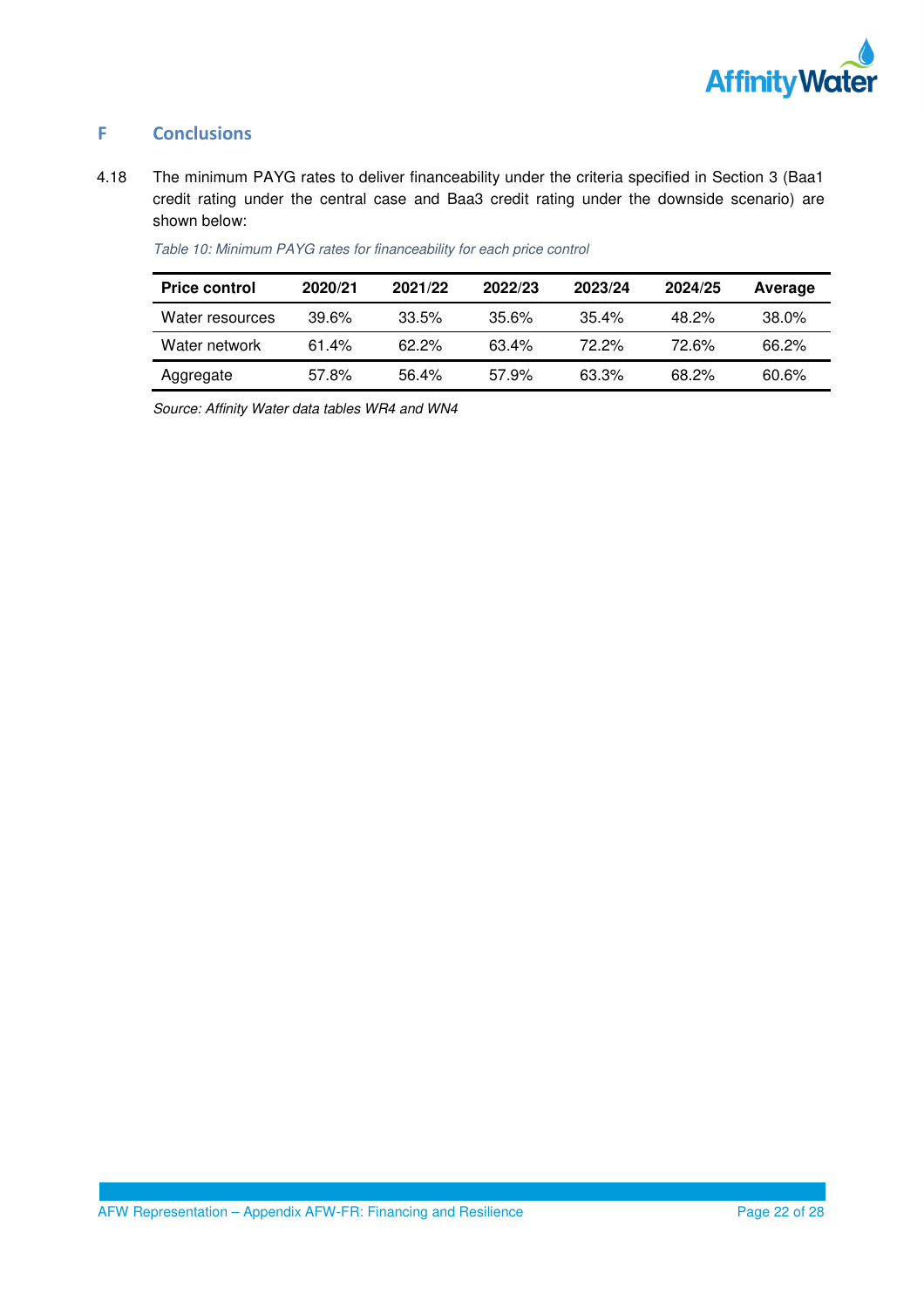

-

# **Adequacy of natural PAYG rate for financeability**

## **A Introduction**

- 5.1 This section compares the natural PAYG rate derived in Section 2 with the minimum PAYG rate required for financeability derived in Section 4, and considers whether an increase above the natural rate is required to deliver financeability.
- 5.2 It is important to appreciate that the need (if any) for an increase above the natural rate is at least in part a function of the approach to deriving the natural rate. Any alternative approach to deriving the natural rate would still have to be tested against the same minimum rate for financeability, and an increase applied if necessary.
- 5.3 As noted above, this assessment assumes:
	- all other parameters, including the natural RCV run-off rate, are held constant; and
	- adjustments for financeability purposes focus on increasing the PAYG rate rather than the RCV run-off rate.

### **Structure of this section**

- 5.4 This section is structured as follows:
	- Subsection B compares the natural PAYG rate with the minimum PAYG rate required for financeability and considers whether an increase above the natural PAYG rate is necessary for financeability; and
	- Subsection C sets out our conclusions.

## **B Comparison of natural PAYG rate with minimum PAYG rate for financeability**

5.5 The table below compares the aggregate natural PAYG rates from Section 2 with the aggregate minimum PAYG rates required for financeability from Section 4<sup>44</sup>:

<sup>44</sup> As noted above, for the purposes of simplifying the calculation process, we estimated minimum rates by applying a uniform annual uplift to the natural rate.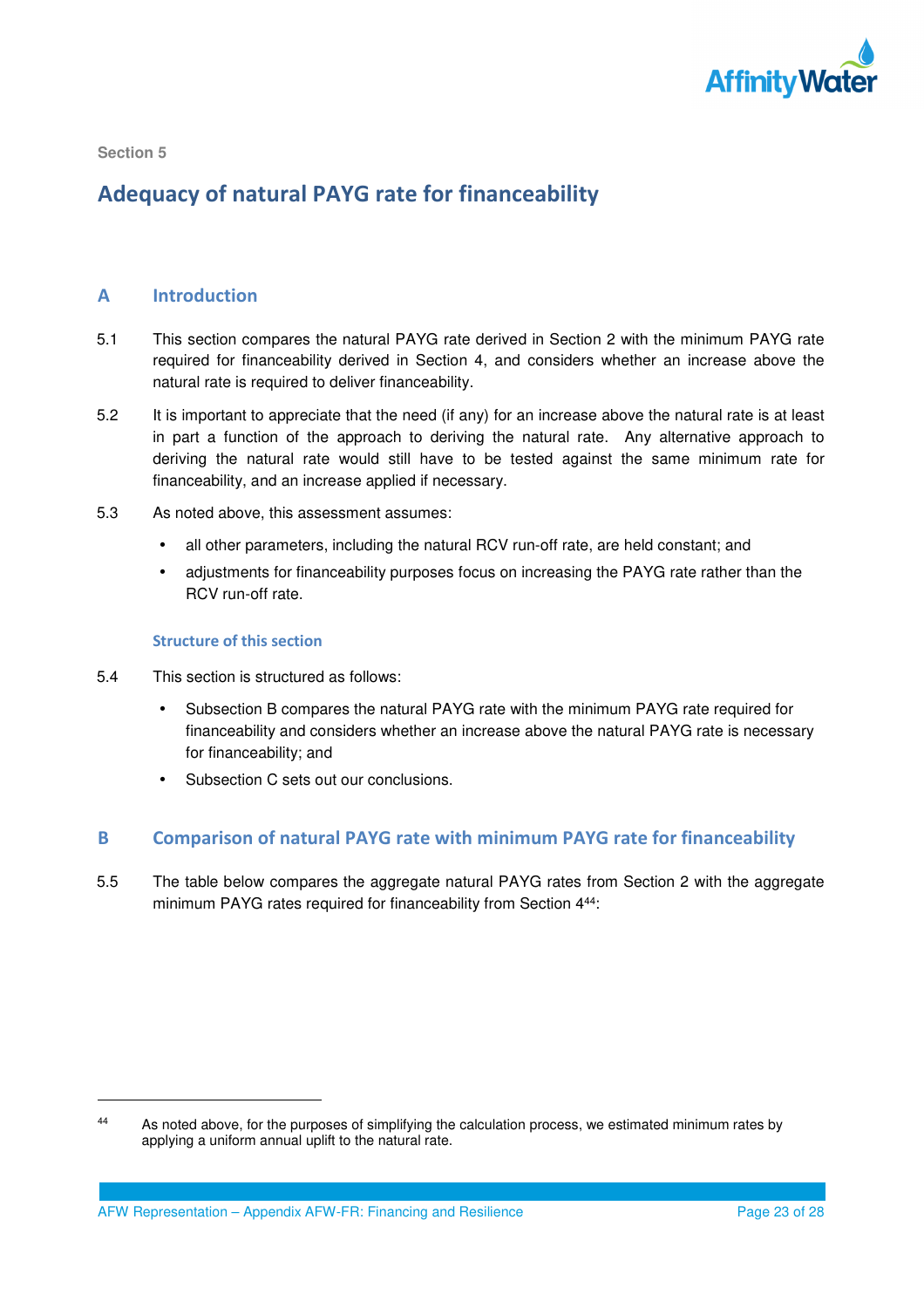

|           | 2020/21 | 2021/22 | 2022/23 | 2023/24 | 2024/25 | Average  |
|-----------|---------|---------|---------|---------|---------|----------|
| Natural   | 54.4%   | 53.0%   | 54.5%   | 59.9%   | 64.8%   | $57.2\%$ |
| Minimum   | 57.8%   | 56.4%   | 57.9%   | 63.3%   | 68.2%   | $60.6\%$ |
| Shortfall | $3.4\%$ | $3.4\%$ | $3.4\%$ | $3.4\%$ | 3.4%    | 3.4%     |

*Table 11: Natural PAYG rates v minimum PAYG rates for financeability* 

*Source: Affinity Water analysis* 

5.6 It can be seen that the natural rates are 3.4% below the minimum rates. This indicates that a 3.4% increase above the natural rate is required to deliver financeability.

## 5.7 We note that:

- On balance, customers support paying for capital expenditure as part of their bills over a shorter rather than longer period of time, and having lower bills in the long term as a result<sup>45</sup>. This is consistent with the general principle of an increase PAYG rate above the natural rate.
- In practice an increase of 3.4% above the natural rate for AMP7 reduces the difference between AMP7 and AMP8 bills, consistent with our customers' preferences.<sup>46</sup>

## **C Conclusion**

-

5.8 The 3.4% increase above the natural PAYG rate that we propose in our Representation is the minimum increase required to deliver financeability, given the natural PAYG rate and all other parameters in the Representation, and is consistent with customers' preferences.

<sup>45</sup> Affinity Water – Phase 3 Bill Profiling: Acceptability Testing, Verve, August 2019, page 7 (reference AFW-FR-Appendix 3 (Customer Research)).

<sup>46</sup> See AFW Representation – Appendix AFW-FR: Financing and Resilience, Section 3.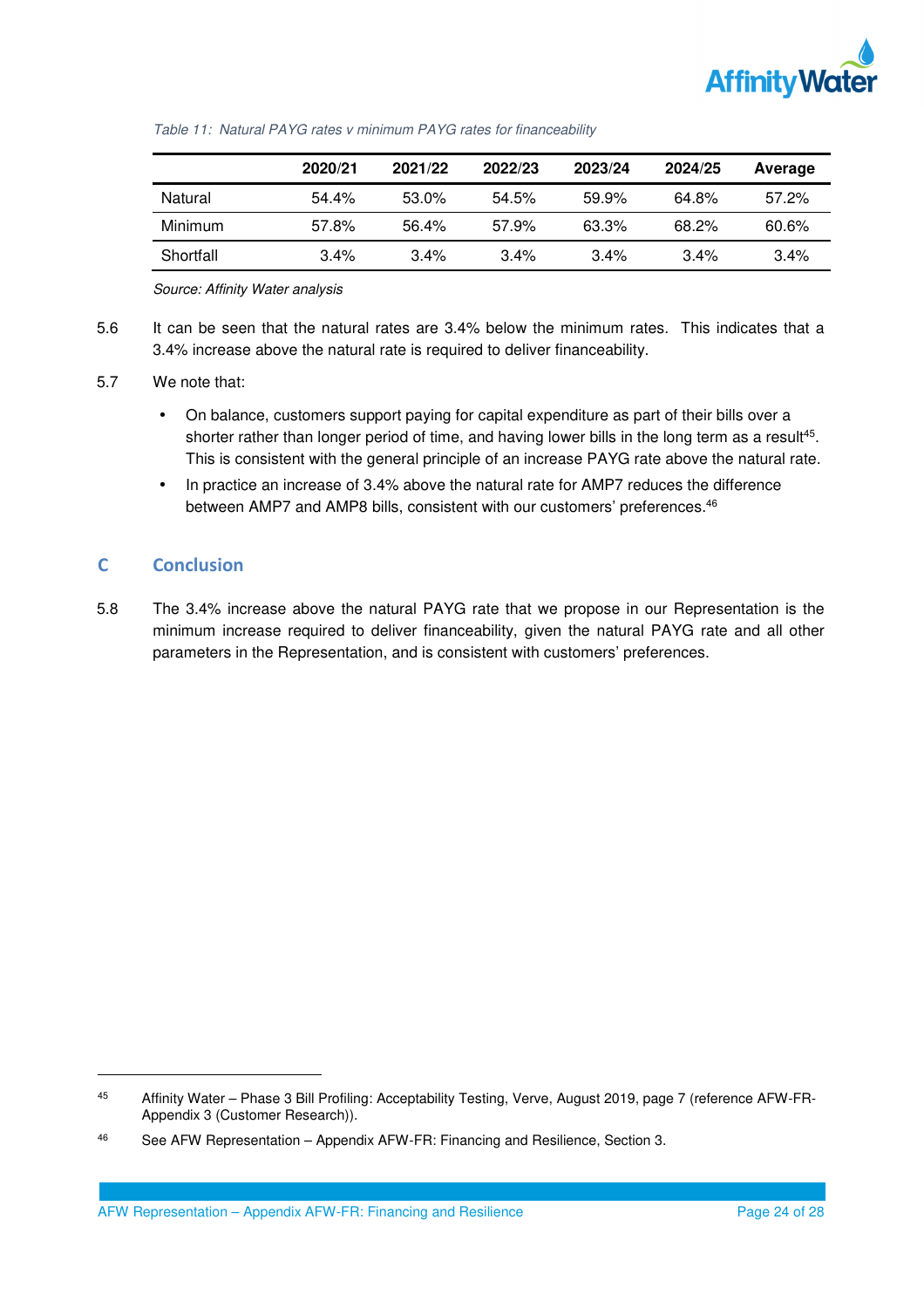

## **Comparison with March 2019 and DD PAYG rates**

## **A Introduction**

6.1 This section compares the PAYG rates we propose for the Representation in Section 5 with those in our March 2019 business plan<sup>47</sup> and the DD.

#### **Structure of this section**

- 6.2 This section is structured as follows:
	- Subsection B compares the PAYG rate proposed in Section 5 with those in our March 2019 business plan and Ofwat's July 2019 DD;
	- Subsection C compares the central case financial ratios and credit rating delivered by those rates;
	- Subsection D compares the downside scenario financial ratios and credit rating delivered by those rates; and
	- Subsection E sets out our conclusions.

## **B Comparison of PAYG rates**

-

6.3 This table below compares the PAYG rates proposed for our Representation in Section 5 with those in our March 2019 business plan and the DD.

*Table 12: Overall PAYG rates from March 2019 Business Plan, DD, and Representation* 

|                | 2020/21 | 2021/22 | 2022/23 | 2023/24  | 2024/25 | Average |
|----------------|---------|---------|---------|----------|---------|---------|
| March 2019     | 56.8%   | 55.4%   | 56.6%   | 61.6%    | 65.8%   | 59.1%   |
| DD             | 50.4%   | 48.2%   | 48.9%   | $53.1\%$ | 58.4%   | 51.6%   |
| Representation | 57.8%   | 56.4%   | 57.9%   | 63.3%    | 68.2%   | 60.6%   |

*Source: Affinity Water, data tables WR4 and WN4, DD and March 2019 submission* 

6.4 It can be seen from the table that proposed PAYG rates are slightly above those in our March 2019 Business Plan (which was prepared using a different approach to assessing financeability from that set out above) and remain higher than those in our DD.

<sup>&</sup>lt;sup>47</sup> Note, all figures in this section show March 2019 plan figures before post-financeability adjustments; they do not, therefore, always match the figures in the March 2019 Business Plan submissions, some of which reflected post-financeability adjustments.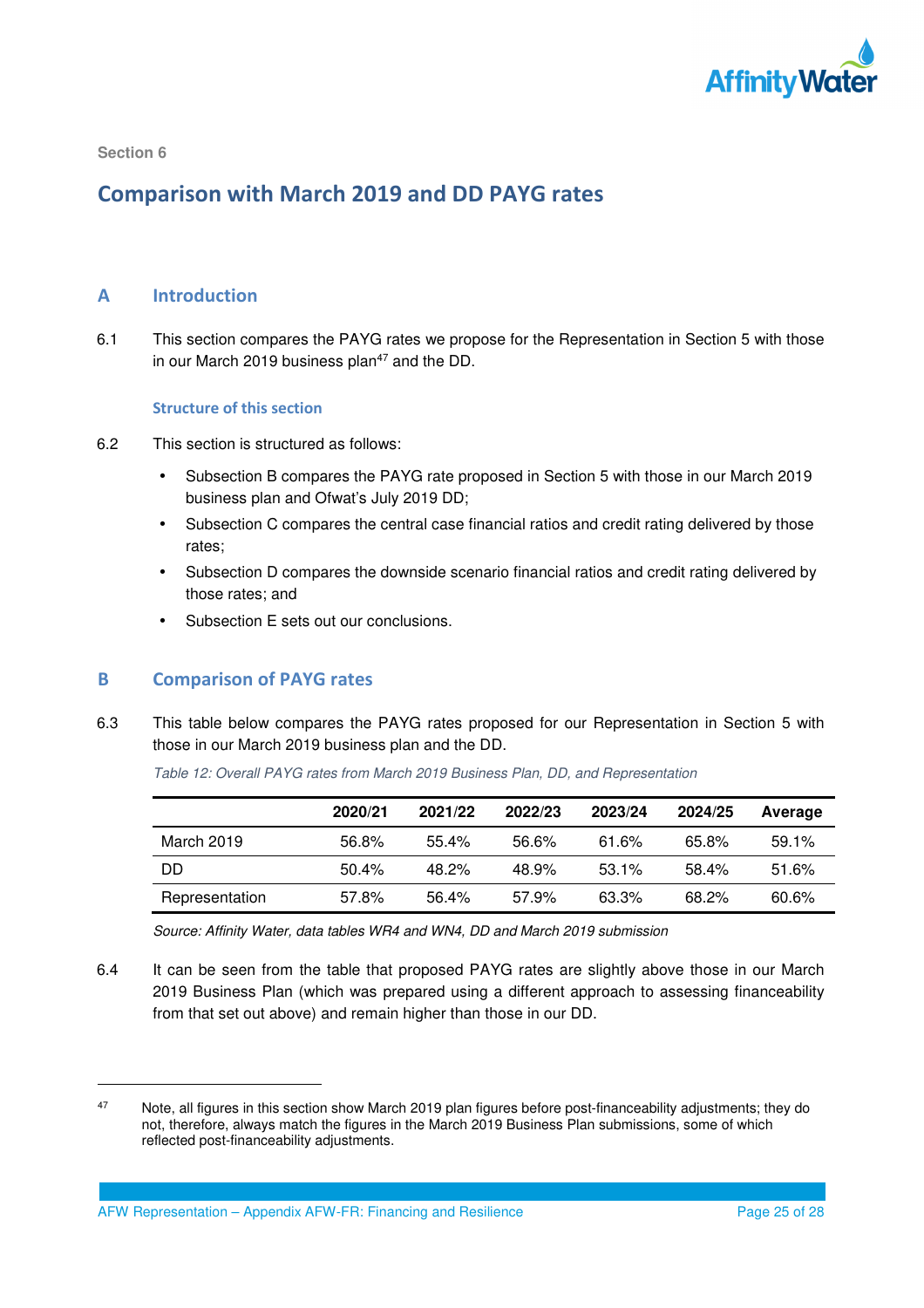

## **C Central case credit ratings**

### **Adjusted cash interest cover**

6.5 The table below compares Adjusted Cash Interest Cover ratios from all three plans, based on PAYG rates and all other parameters from those plans, with the minimum Baa1 target ratio of 1.70, under the central case.

*Table 13: Adjusted Cash Interest Cover ratios from March 2019 Business Plan, DD, and Representation – central case* 

|                | 2020/21 | 2021/22 | 2022/23 | 2023/24 | 2024/25 | Average | <b>Minimum</b><br>target |
|----------------|---------|---------|---------|---------|---------|---------|--------------------------|
| March 2019     | 2.25x   | 2.28x   | 2.30x   | 2.31x   | 2.32x   | 2.29x   | 1.70x                    |
| DD             | 1.55x   | 1.51x   | 1.48x   | 1.48x   | 1.50x   | 1.50x   | 1.70x                    |
| Representation | 2.35x   | 2.40x   | 2.37x   | 2.43x   | 2.42x   | 2.39x   | l.70x                    |

*Source: Affinity Water March 2019 plan, DD and populated Financial model* 

6.6 It can be seen from the table that the DD PAYG rates do not meet the minimum target ratios in any year, and therefore under the framework described above, are too low to deliver financeability for the notional company. As noted above, our March 2019 plan was prepared using a different approach to assessing financeability from that set out above, and so reflected different ratio targets.

#### **FFO / Net Debt**

6.7 The table below compares FFO / Net Debt ratios from all three plans, based on PAYG rates and all other parameters from those plans, with the minimum target ratio of 12.5%, under the central case.

*Table 14: FFO / Net Debt ratios from March 2019 Business Plan, DD, and Representation – central case* 

|                | 2020/21 | 2021/22 | 2022/23 | 2023/24  | 2024/25 | Average | <b>Minimum</b><br>target |
|----------------|---------|---------|---------|----------|---------|---------|--------------------------|
| March 2019     | 13.4%   | 13.4%   | 13.5%   | 13.3%    | 14.2%   | 13.6%   | 12.5%                    |
| DD             | 8.9%    | $9.0\%$ | 9.4%    | $10.0\%$ | 10.8%   | 9.6%    | 12.5%                    |
| Representation | 13.5%   | 13.3%   | 13.2%   | $12.0\%$ | 12.9%   | 13.0%   | 12.5%                    |

*Source: Affinity Water March 2019 plan, DD and populated Financial model* 

6.8 It can be seen from the table that the DD PAYG rates do not meet the minimum target ratios for Baa1 in any year, and therefore under the framework described above, are too low to deliver financeability for the notional company. We note that for three of the five years, the DD PAYG rates deliver ratios that are below the minimum target of Baa3, and therefore suggest the notional company that would not be able to achieve a minimum investment grade credit rating, even under the central case.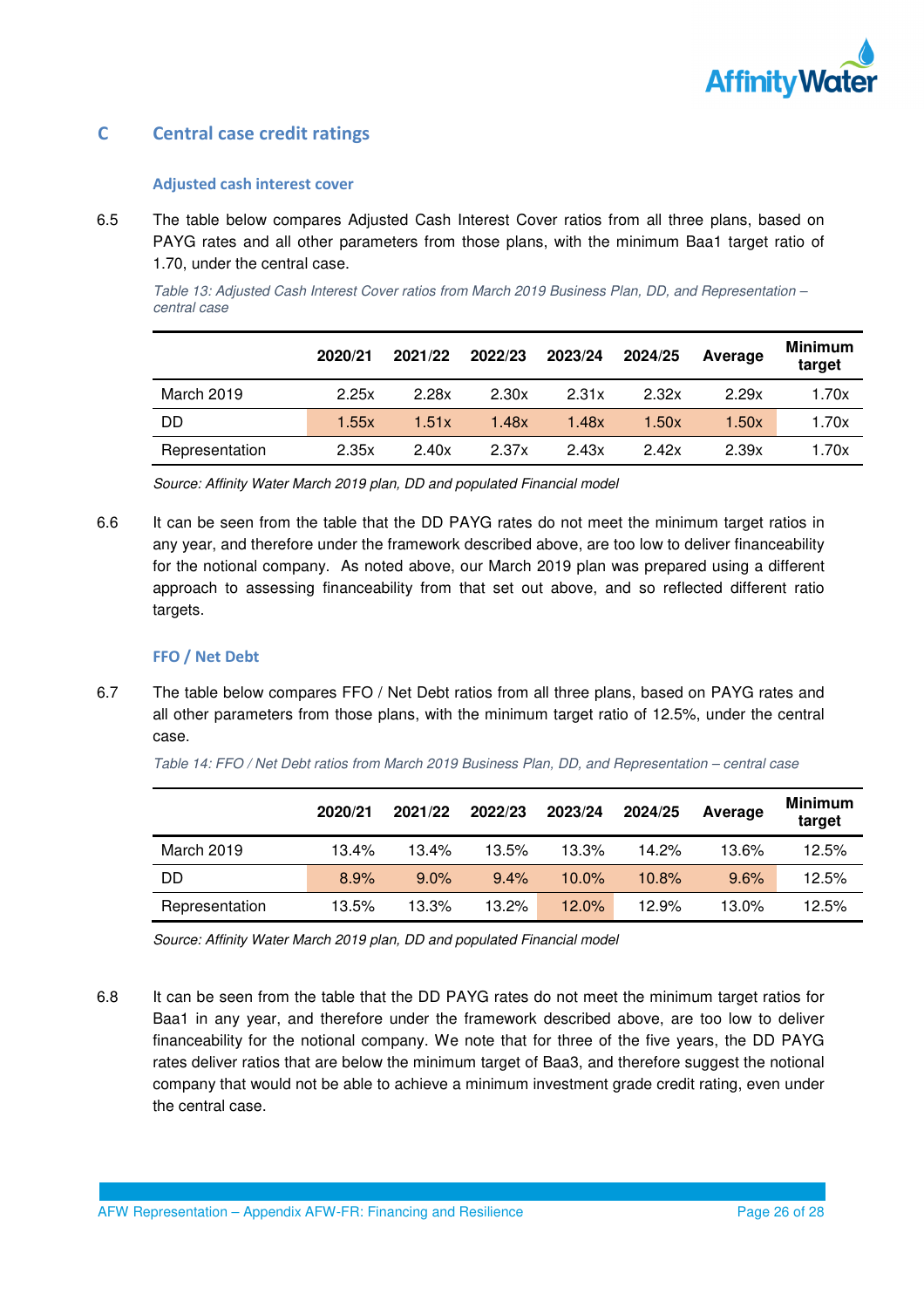

## **D Downside scenario credit ratings**

#### **Adjusted cash interest cover**

6.9 The table below compares Adjusted Cash Interest Cover ratios from all three plans, based on PAYG rates and all other parameters from those plans, with the minimum Baa3 target ratio of 1.30, under the downside scenario.

*Table 15: Adjusted Cash Interest Cover ratios from March 2019 Business Plan, DD, and Representation – downside scenario* 

|                   | 2020/21 | 2021/22 | 2022/23 | 2023/24 | 2024/25 | Average | <b>Minimum</b><br>target |
|-------------------|---------|---------|---------|---------|---------|---------|--------------------------|
| <b>March 2019</b> | 1.81x   | l.84x   | 1.88x   | 1.91x   | 1.93x   | 1.87x   | 1.30x                    |
| DD                | 1.05x   | 1.02x   | 1.03x   | 1.06x   | 1.09x   | 1.05x   | 1.30x                    |
| Representation    | 1.84x   | .88x    | 1.85x   | 1.85x   | 1.82x   | 1.85x   | 1.30x                    |

*Source: Affinity Water modelling of the impact of the downside scenario using data and calculations from the March 2019 and Representation data tables, the DD, and the populated financial model* 

6.10 It can be seen from the table that the DD PAYG rates do not meet the minimum target ratios in any year, and therefore under the framework described above, are too low to deliver financeability for the notional company. They suggest that under the downside scenario, the notional company would not be able to achieve a minimum Baa3 investment grade credit rating in any year.

## **FFO / Net Debt**

6.11 The table below compares FFO / Net Debt ratios from all three plans, based on PAYG rates and all other parameters from those plans, with the minimum target ratio of 10.0%, under the downside scenario.

|                | 2020/21 | 2021/22 | 2022/23 | 2023/24 | 2024/25 | Average | <b>Minimum</b><br>target |
|----------------|---------|---------|---------|---------|---------|---------|--------------------------|
| March 2019     | 11.7%   | 11.6%   | 11.6%   | 11.3%   | 12.1%   | 11.7%   | $10.0\%$                 |
| DD.            | 7.1%    | 7.3%    | 7.6%    | 8.2%    | 8.9%    | 7.8%    | 10.0%                    |
| Representation | 11.7%   | 11.4%   | 11.2%   | 9.8%    | 10.4%   | 10.9%   | 10.0%                    |

*Table 16: FFO / Net Debt ratios from March 2019 Business Plan, DD, and Representation – downside scenario* 

*Source: Affinity Water modelling of the impact of the downside scenario using data and calculations from the March 2019 and Representation data tables, the DD, and the populated financial model* 

6.12 It can be seen from the table that the DD PAYG rates do not meet the minimum target ratios in any year, and therefore under the framework described above, are too low to deliver financeability for the notional company. They suggest that under the downside scenario, the notional company would not be able to achieve a minimum Baa3 investment grade credit rating in any year.